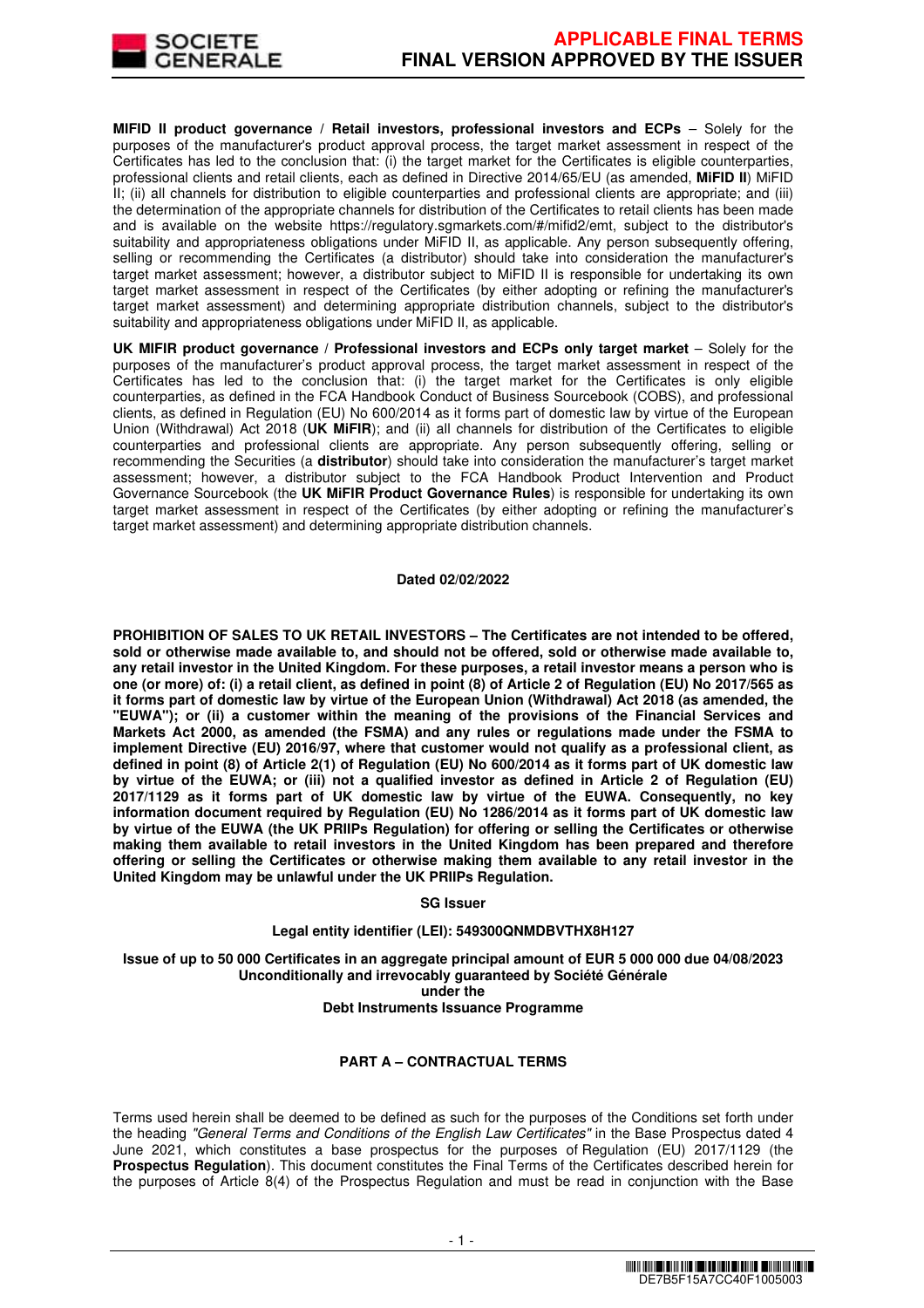

Prospectus and the supplement to such Base Prospectus dated 14 January 2022 and any other supplement published prior to the Issue Date (as defined below) (the **Supplement**(s)); provided, however, that to the extent such Supplement (i) is published after these Final Terms have been signed or issued and (ii) provides for any change to the Conditions as set out under the heading "General Terms and Conditions of the English Law Certificates", such change shall have no effect with respect to the Conditions of the Certificates to which these Final Terms relate. Full information on the Issuer, the Guarantor and the offer of the Certificates is only available on the basis of the combination of these Final Terms, the Base Prospectus and any Supplement(s). Prior to acquiring an Interest in the Certificates described herein, prospective investors should read and understand the information provided in these Final Terms, the Base Prospectus and any Supplement(s) and be aware of the restrictions applicable to the offer and sale of such Certificates in the United States or to, or for the account or benefit of, persons that are not Permitted Transferees. A summary of the issue of the Certificates is annexed to these Final Terms.

Copies of the Base Prospectus, any Supplement(s) and these Final Terms are available for inspection from the head office of the Issuer, the Guarantor, the specified offices of the Paying Agents and, in the case of Certificates admitted to trading on the Regulated Market or on Euro MTF of the Luxembourg Stock Exchange, on the website of the Luxembourg Stock Exchange (www.bourse.lu) and, in the case of Non-Exempt Offers; on the website of the Issuer (http://prospectus.socgen.com).

| 1.  | (i)   | <b>Series Number:</b>                                                                   | 236758EN/22.2                                                                                                                                                                             |
|-----|-------|-----------------------------------------------------------------------------------------|-------------------------------------------------------------------------------------------------------------------------------------------------------------------------------------------|
|     | (ii)  | <b>Tranche Number:</b>                                                                  | 1                                                                                                                                                                                         |
|     | (iii) | Date on which the Certificates<br>become fungible:                                      | Not Applicable                                                                                                                                                                            |
| 2.  |       | <b>Specified Currency:</b>                                                              | <b>EUR</b>                                                                                                                                                                                |
| 3.  |       | <b>Aggregate Nominal Amount:</b>                                                        |                                                                                                                                                                                           |
|     | (i)   | - Tranche:                                                                              | up to 50 000 Certificates in an aggregate principal amount<br>of EUR 5 000 000                                                                                                            |
|     | (ii)  | - Series:                                                                               | up to 50 000 Certificates in an aggregate principal amount<br>of EUR 5 000 000                                                                                                            |
| 4.  |       | <b>Issue Price:</b>                                                                     | EUR 100 per<br>Certificate of EUR<br>100<br>Specified<br>Denomination                                                                                                                     |
| 5.  |       | <b>Specified Denomination(s):</b>                                                       | EUR 100                                                                                                                                                                                   |
| 6.  | (i)   | <b>Issue Date:</b><br>(DD/MM/YYYY)                                                      | 16/02/2022                                                                                                                                                                                |
|     | (ii)  | <b>Interest Commencement Date:</b>                                                      | <b>Issue Date</b>                                                                                                                                                                         |
| 7.  |       | <b>Final Exercise Date:</b><br>(DD/MM/YYYY)                                             | 04/08/2023                                                                                                                                                                                |
| 8.  |       | <b>Governing law:</b>                                                                   | English law                                                                                                                                                                               |
| 9.  | (i)   | <b>Status of the Certificates:</b>                                                      | Unsecured                                                                                                                                                                                 |
|     | (ii)  | Date of corporate authorisation<br>obtained for the issuance of<br><b>Certificates:</b> | Not Applicable                                                                                                                                                                            |
|     | (iii) | <b>Type of Structured Certificates:</b>                                                 | <b>Share Linked Certificates</b>                                                                                                                                                          |
|     |       |                                                                                         | The provisions of the following Additional Terms and<br>Conditions apply:<br>Additional Terms and Conditions for Share Linked<br>Certificates and Depositary Receipts Linked Certificates |
|     | (iv)  | <b>Reference of the Product</b>                                                         | 3.3.2 with Option 1 applicable as described in the<br>Additional Terms and Conditions relating to Formulae                                                                                |
| 10. |       | <b>Interest Basis:</b>                                                                  | See section "PROVISIONS RELATING TO INTEREST (IF<br>ANY) PAYABLE" below.                                                                                                                  |
| 11. |       | <b>Redemption/Payment Basis:</b>                                                        | See section "PROVISIONS RELATING TO REDEMPTION"                                                                                                                                           |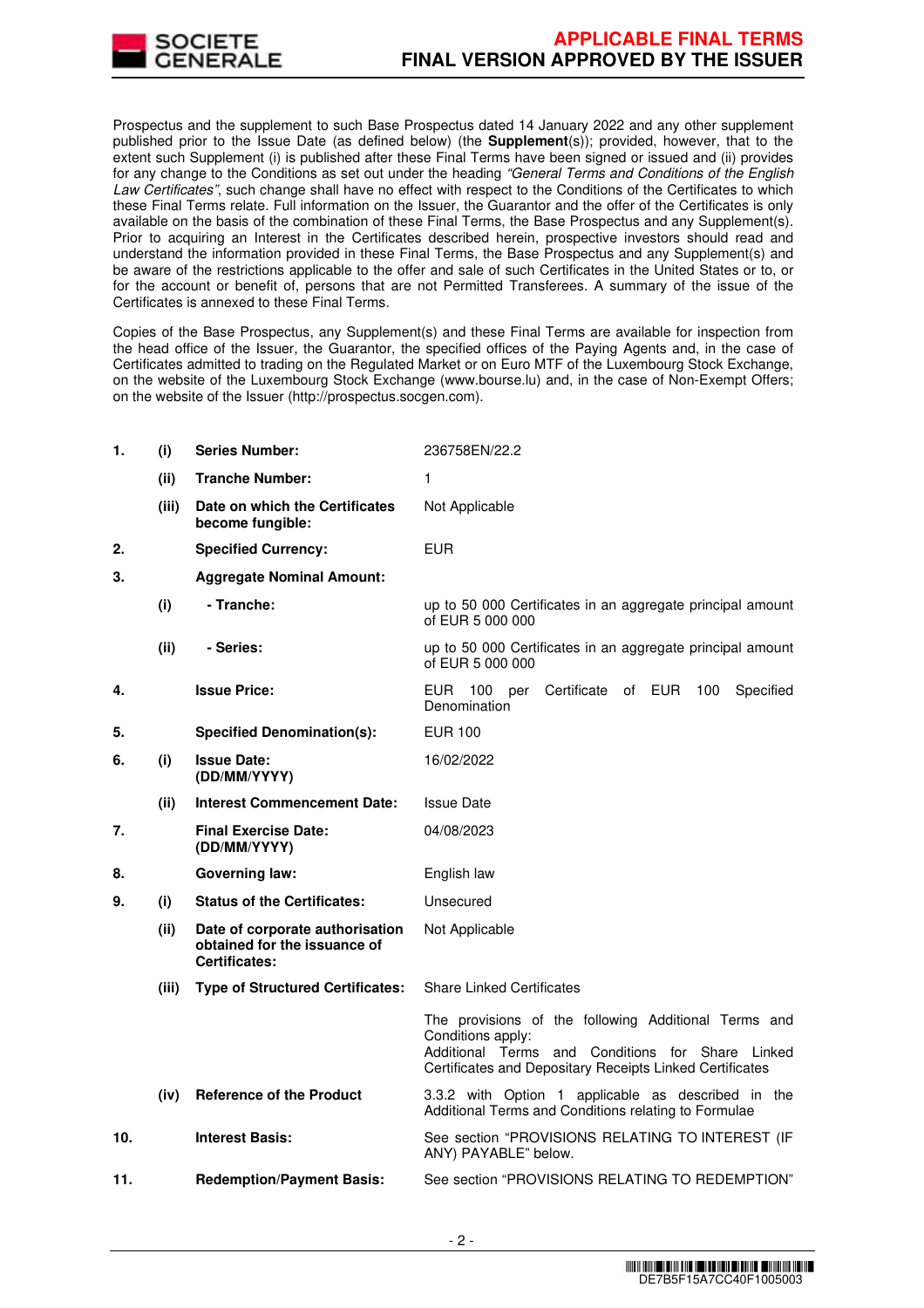

|     |       |                                                                                | below.                                                                                                                                                                                                            |
|-----|-------|--------------------------------------------------------------------------------|-------------------------------------------------------------------------------------------------------------------------------------------------------------------------------------------------------------------|
| 12. |       | Issuer's/Certificateholders'<br>redemption option:                             | See section "PROVISIONS RELATING TO REDEMPTION"<br>below.                                                                                                                                                         |
|     |       | PROVISIONS RELATING TO INTEREST (IF ANY) PAYABLE                               |                                                                                                                                                                                                                   |
| 13. |       | <b>Fixed Rate Certificate</b><br><b>Provisions:</b>                            | Not Applicable                                                                                                                                                                                                    |
| 14. |       | <b>Floating Rate Certificate</b><br><b>Provisions:</b>                         | Not Applicable                                                                                                                                                                                                    |
| 15. |       | <b>Structured Interest Certificate</b><br><b>Provisions:</b>                   | Applicable as per Condition 3.3 of the General Terms and<br>Conditions                                                                                                                                            |
|     | (i)   | <b>Structured Interest Amount(s)</b>                                           | Unless previously redeemed, on each Interest Payment<br>Date(i) $(i = 1)$ , the Issuer shall pay to the Certificateholders,<br>for each Certificate, an amount determined by the<br>Calculation Agent as follows: |
|     |       |                                                                                | Scenario 1:                                                                                                                                                                                                       |
|     |       |                                                                                | If on Valuation Date(i), WorstPerformance(i) is higher than<br>or equal to -50%, then:                                                                                                                            |
|     |       |                                                                                | Structured Interest Amount(i) = Specified Denomination x<br>12.10%                                                                                                                                                |
|     |       |                                                                                | Scenario 2:                                                                                                                                                                                                       |
|     |       |                                                                                | If on Valuation Date(i), WorstPerformance(i) is lower than -<br>50%, then:                                                                                                                                        |
|     |       |                                                                                | Structured Interest Amount(i) = 0 (zero)                                                                                                                                                                          |
|     |       |                                                                                | Definitions relating to the Structured Interest Amount are<br>set out in paragraph 25(ii) "Definitions relating to the<br>Product"                                                                                |
|     | (ii)  | <b>Specified Period(s)/Interest</b><br><b>Payment Date(s):</b><br>(DD/MM/YYYY) | Interest Payment Date(i) $(i = 1): 04/08/2023$                                                                                                                                                                    |
|     | (iii) | <b>Business Day</b><br><b>Convention:</b>                                      | Following Business Day Convention (unadjusted)                                                                                                                                                                    |
|     | (iv)  | <b>Day Count Fraction:</b>                                                     | Not Applicable                                                                                                                                                                                                    |
|     | (v)   | <b>Business Centre(s):</b>                                                     | Not Applicable                                                                                                                                                                                                    |
| 16. |       | <b>Zero Coupon Certificate</b><br><b>Provisions:</b>                           | Not Applicable                                                                                                                                                                                                    |
|     |       | <b>PROVISIONS RELATING TO REDEMPTION</b>                                       |                                                                                                                                                                                                                   |
| 17. |       | Redemption at the option of the<br>Issuer:                                     | Not Applicable                                                                                                                                                                                                    |
| 18. |       | Redemption at the option of the<br><b>Certificateholders:</b>                  | Not Applicable                                                                                                                                                                                                    |
| 19. |       | <b>Automatic Early Redemption:</b>                                             | Applicable as per Condition 6.4.2 of the General Terms and<br>Conditions                                                                                                                                          |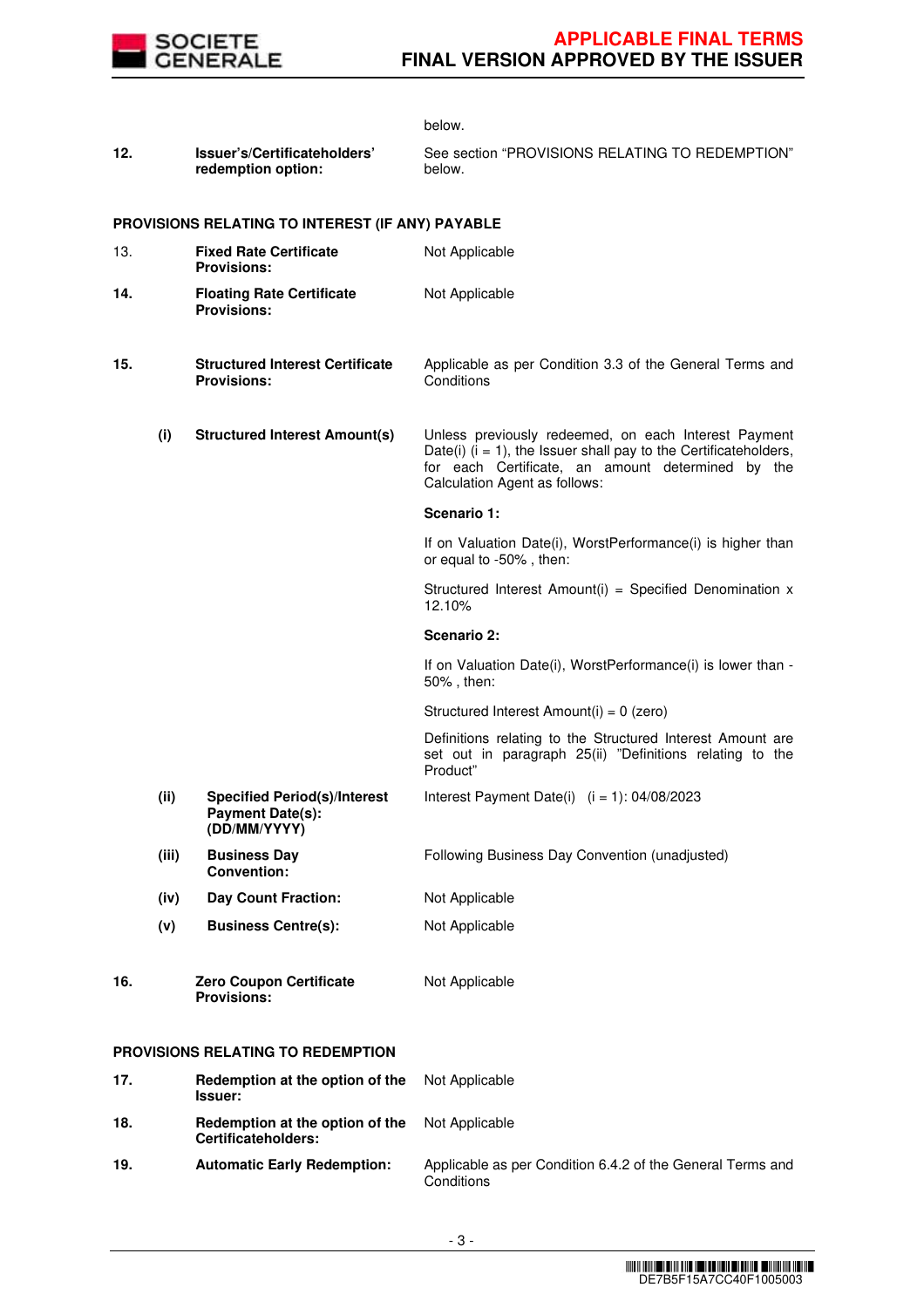

|     | (i)   | <b>Automatic Early Redemption</b><br>Amount(s):                                                 | Unless previously redeemed, if an Automatic Early<br>Redemption Event has occurred, then the Issuer shall<br>redeem early the Certificates on the Automatic Early<br>Redemption Date in accordance with the following<br>provisions in respect of each Certificate:           |
|-----|-------|-------------------------------------------------------------------------------------------------|-------------------------------------------------------------------------------------------------------------------------------------------------------------------------------------------------------------------------------------------------------------------------------|
|     |       |                                                                                                 | Automatic Early Redemption Amount(i) = Specified<br>Denomination x (100% + 12.10%)                                                                                                                                                                                            |
|     |       |                                                                                                 | Definitions relating to the Automatic Early Redemption<br>Amount are set out in paragraph 25(ii) "Definitions relating<br>to the Product".                                                                                                                                    |
|     | (ii)  | <b>Automatic Early Redemption</b><br>Date(s):<br>(DD/MM/YYYY)                                   | 5 Business Days following the date on which such<br>Automatic Early Redemption Event has occurred.                                                                                                                                                                            |
|     | (iii) | <b>Automatic Early Redemption</b><br>Event:                                                     | is deemed to have occurred, as determined by the<br>Calculation Agent, if on at least one Exchange Business<br>Day within the Automatic Early Redemption Event Period,<br>the Closing Price of each Underlying(k) (k from 1 to 3) is<br>higher than or equal to 100%x S(0,k). |
| 20. |       | <b>Final Exercise Amount:</b>                                                                   | Unless previously redeemed, the Issuer shall redeem the<br>Certificates on the Final Exercise Date, in accordance with<br>the following provisions in respect of each Certificate:                                                                                            |
|     |       |                                                                                                 |                                                                                                                                                                                                                                                                               |
|     |       |                                                                                                 | Scenario 1:                                                                                                                                                                                                                                                                   |
|     |       |                                                                                                 | If on Valuation Date(1), WorstPerformance(1) is higher than<br>or equal to -50%, then:                                                                                                                                                                                        |
|     |       |                                                                                                 | Final Exercise Amount = Specified Denomination x [100% ]                                                                                                                                                                                                                      |
|     |       |                                                                                                 | Scenario 2:                                                                                                                                                                                                                                                                   |
|     |       |                                                                                                 | If on Valuation Date(1), WorstPerformance(1) is lower than<br>$-50\%$ , then:                                                                                                                                                                                                 |
|     |       |                                                                                                 | Final Exercise Amount = Specified Denomination $x$ (100%)<br>+ WorstPerformance(1))                                                                                                                                                                                           |
|     |       |                                                                                                 | Definitions relating to the Final Exercise Amount are set out<br>in paragraph 25(ii) "Definitions relating to the Product".                                                                                                                                                   |
| 21. |       | <b>Physical Delivery Provisions:</b>                                                            | Not Applicable                                                                                                                                                                                                                                                                |
| 22. |       | Trigger redemption at the option Not Applicable<br>of the Issuer:                               |                                                                                                                                                                                                                                                                               |
| 23. |       | Redemption for tax reasons,<br>special tax reasons, regulatory<br>reasons, Force Majeure Event, | Early Redemption or Monetisation until the Final Exercise<br>Date<br>Early Redemption Amount : Market Value                                                                                                                                                                   |

# **PROVISIONS APPLICABLE TO THE UNDERLYING(S) IF ANY**

**24. (i) Underlying(s):** The following Shares (each an "Underlying(k)" and together the "Basket") as defined below:

| Company                                  | <b>Bloomberg</b><br><b>Ticker</b> | Exchange                        | Website            |
|------------------------------------------|-----------------------------------|---------------------------------|--------------------|
| <b>ASML Holding NV</b>                   | ASML NA                           | <b>EURONEXT</b><br>AMSTERDAM NV | www.asml.com       |
| <b>BNP Paribas SA</b>                    | <b>BNP FP</b>                     | <b>Euronext Paris</b>           | www.bnpparibas.com |
| J LVMH Moet Hennessy Louis<br>Vuitton SE | MC FP                             | <b>Euronext Paris</b>           | www.lvmh.fr        |

**(ii) Information relating to the past and future performances of the**  The information relating to the past and future performances of the Underlying(s) and volatility are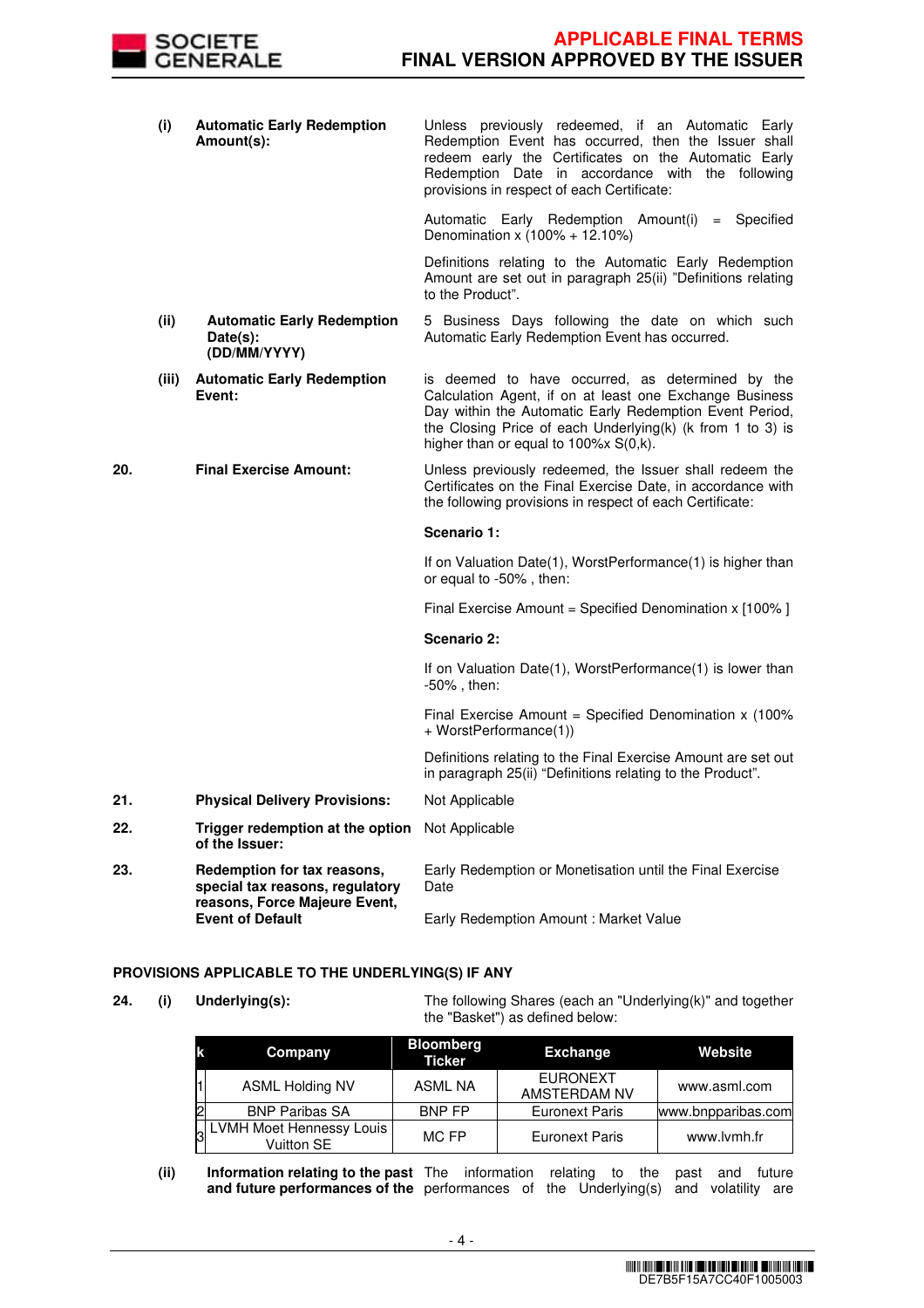

**Underlying(s) and volatility:** available on the source specified in the table above.

**(iii) Provisions relating, amongst others, to the Market Disruption Event(s) and/or Extraordinary Event(s) and/or any additional disruption event(s) as described in the relevant Additional Terms and Conditions:**

**(iv) Other information relating to the Underlying(s):**

The provisions of the following Additional Terms and Conditions apply:

Additional Terms and Conditions for Share Linked Certificates and Depositary Receipts Linked Certificates

Information or summaries of information included herein with respect to the Underlying(s), has been extracted from general databases released publicly or by any other available information.

Each of the Issuer and the Guarantor confirms that such information has been accurately reproduced and that, so far as it is aware and is able to ascertain from information published, no facts have been omitted which would render the reproduced information inaccurate or misleading.

| (v)      | <b>Credit Linked Certificates</b> | Not Applicable |  |
|----------|-----------------------------------|----------------|--|
|          | <b>Provisions:</b>                |                |  |
| $\cdots$ | _ _ _ _ _ _ _ _ _ _ _ _           |                |  |

**(vi) Bond Linked Certificates Provisions:** Not Applicable

# **DEFINITIONS APPLICABLE TO INTEREST (IF ANY), REDEMPTION AND THE UNDERLYING(S) IF ANY**

| 25. | (i)  | Definitions relating to date(s):                                          | Applicable                                                                                                          |
|-----|------|---------------------------------------------------------------------------|---------------------------------------------------------------------------------------------------------------------|
|     |      | <b>Valuation Date(0):</b><br>(DD/MM/YYYY)                                 | 28/01/2022                                                                                                          |
|     |      | Valuation Date(i) $(i = 1)$<br>(DD/MM/YYYY)                               | 28/07/2023                                                                                                          |
|     |      | <b>Automatic Early Redemption</b><br><b>Event Period:</b><br>(DD/MM/YYYY) | period from and including 28/10/2022 to and excluding<br>Valuation Date(1).                                         |
|     | (ii) | Definitions relating to the<br>Product:                                   | Applicable, subject to the provisions of Condition 4 of the<br>Additional Terms and Conditions relating to Formulae |
|     |      | <b>Closing Price</b>                                                      | as defined in Condition 4.0 of the Additional Terms and<br>Conditions relating to Formulae.                         |
|     |      | WorstPerformance(i)<br>$(i = 1)$                                          | means the Minimum, for k from 1 to 3, of Performance $(i,k)$                                                        |
|     |      | Performance(i,k)<br>$(i = 1)$<br>(k from 1 to 3)                          | means $(S(i,k) / S(0,k)) - 100\%$                                                                                   |
|     |      | S(i,k)<br>(i from 0 to 1)<br>(k from 1 to 3)                              | means in respect of any Valuation Date(i) the Closing Price<br>of the Underlying(k)                                 |
|     |      | S(0,k)                                                                    | $S(0,1) = 566.10$ EUR; $S(0,2) = 62.78$ EUR; $S(0,3) =$<br>716.40 EUR                                               |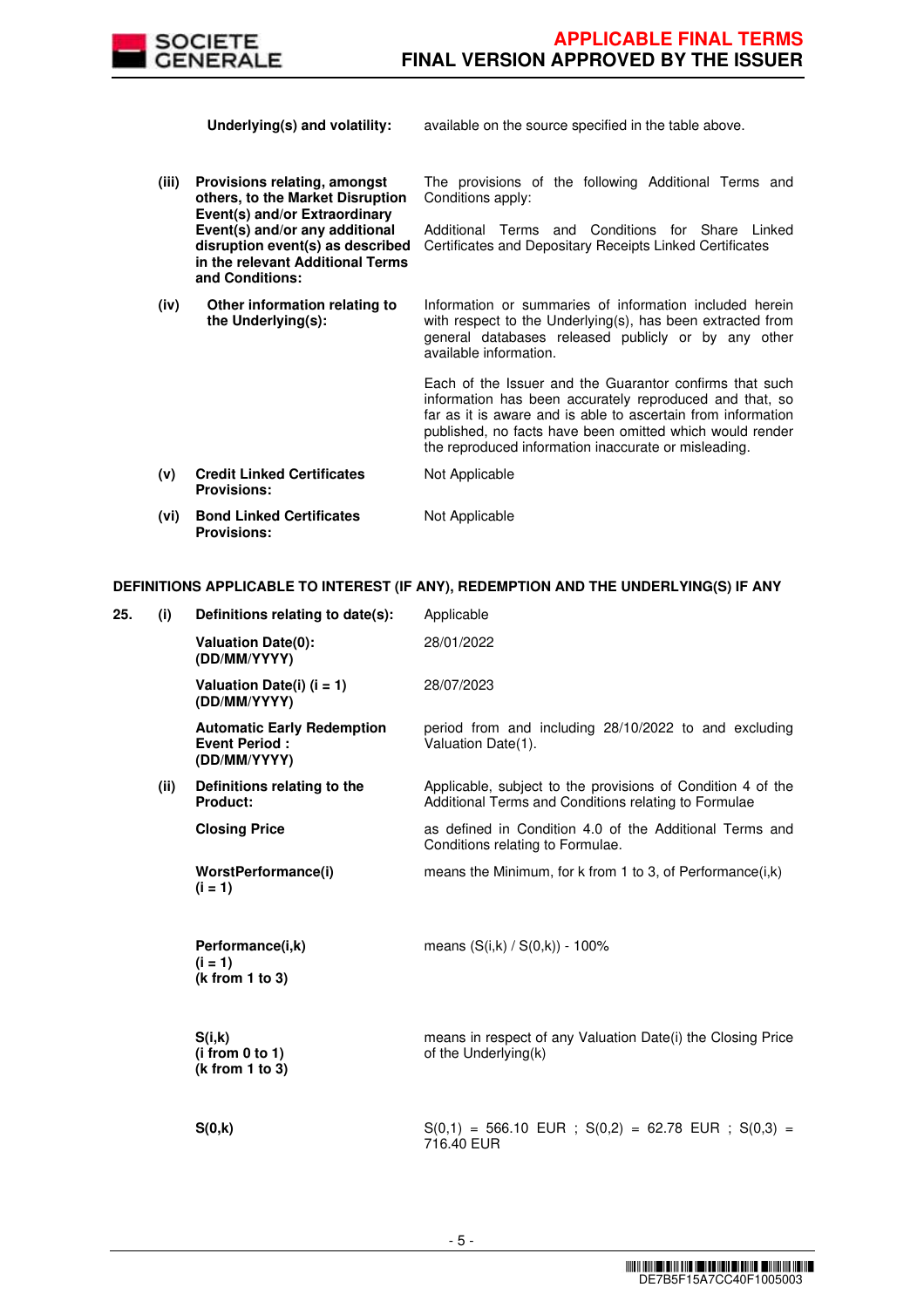

# **PROVISIONS RELATING TO SECURED CERTIFICATES**

**26. Secured Certificates Provisions:** Not Applicable

# **GENERAL PROVISIONS APPLICABLE TO THE CERTIFICATES**

| 27. |      | Provisions applicable to<br>payment date(s):                                                        |                                                                                                                               |
|-----|------|-----------------------------------------------------------------------------------------------------|-------------------------------------------------------------------------------------------------------------------------------|
|     |      | - Payment Business Day:                                                                             | Following Payment Business Day                                                                                                |
|     |      | - Financial Centre(s):                                                                              | Not Applicable                                                                                                                |
| 28. |      | Form of the Certificates:                                                                           |                                                                                                                               |
|     | (i)  | Form:                                                                                               | Non-US Registered Global Note registered in the name of a<br>nominee for a common depositary for Euroclear and<br>Clearstream |
|     | (ii) | New Global Note (NGN -<br>bearer notes) / New<br>Safekeeping Structure (NSS -<br>registered notes): | No                                                                                                                            |
| 29. |      | Redenomination:                                                                                     | Not Applicable                                                                                                                |
| 30. |      | <b>Consolidation:</b>                                                                               | Applicable as per Condition 14.2 of the General Terms and<br>Conditions                                                       |
| 31. |      | <b>Partly Paid Certificates</b><br><b>Provisions:</b>                                               | Not Applicable                                                                                                                |
| 32. |      | <b>Instalment Certificates</b><br><b>Provisions:</b>                                                | Not Applicable                                                                                                                |
| 33. |      | Masse:                                                                                              | Not Applicable                                                                                                                |
| 34. |      | <b>Dual Currency Certificate</b><br><b>Provisions:</b>                                              | Not Applicable                                                                                                                |
| 35. |      | <b>Additional Amount Provisions</b><br>for Italian Certificates:                                    | Not Applicable                                                                                                                |
| 36. |      | Interest Amount and/or the<br><b>Redemption Amount switch at</b><br>the option of the Issuer:       | Not Applicable                                                                                                                |
| 37. |      | <b>Portfolio Linked Certificates</b><br><b>Provisions:</b>                                          | Not Applicable                                                                                                                |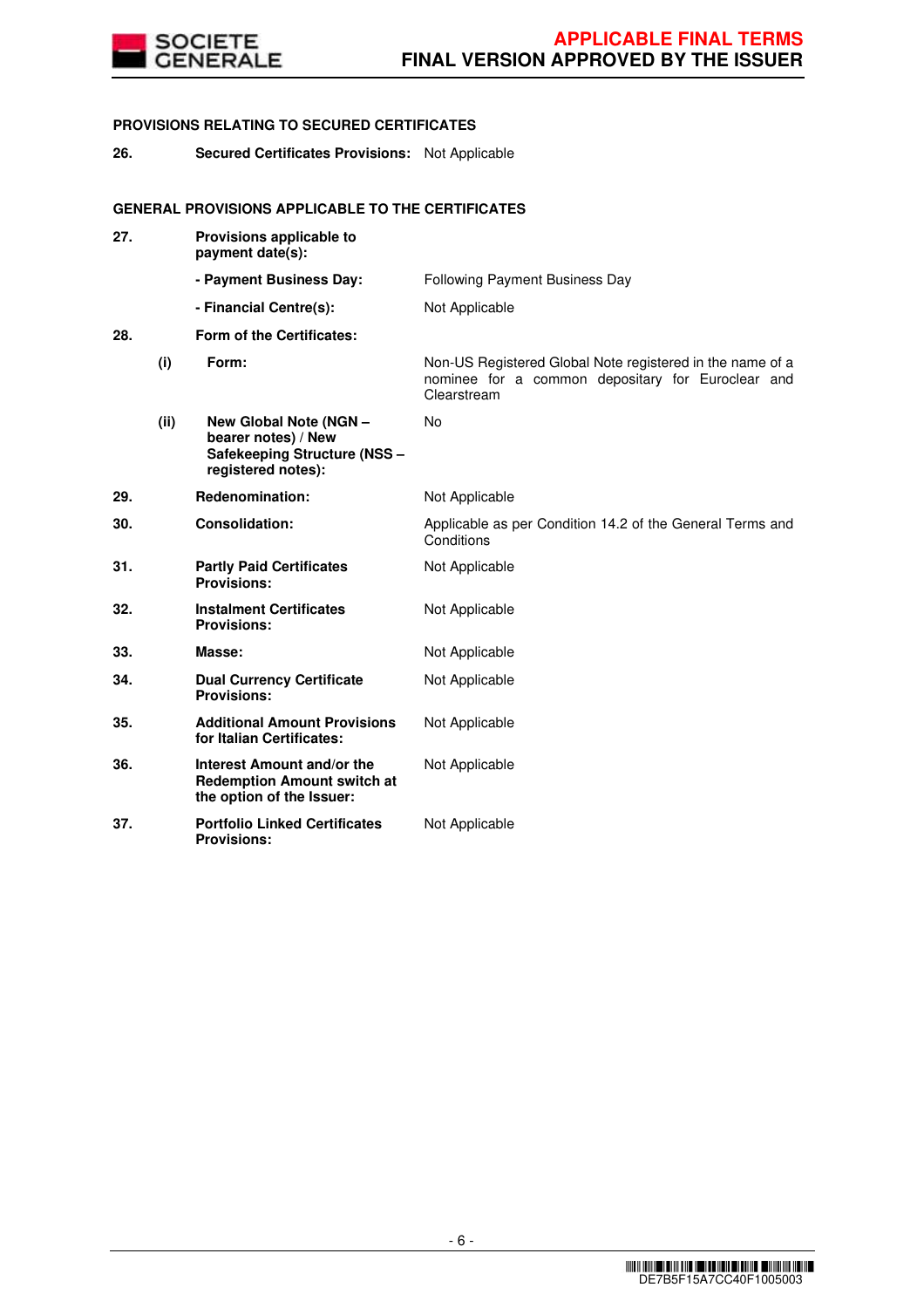

# **PART B – OTHER INFORMATION**

# **1. LISTING AND ADMISSION TO TRADING**

- **(i) Listing:** None
- **(ii) Admission to trading:** Application shall be made for the Certificates to be admitted to trading on the Multilateral Trading Facility ("MTF") named EuroTLX organized and managed by Borsa Italiana S.p.A. with effect from or as soon as practicable after the Issue Date. Société Générale, directly or through a third party appointed by it, will act as specialist for the Certificates, in accordance with the rules and regulations of EuroTLX.

 **There can be no assurance that the listing and trading of the Certificates will be approved with effect on the Issue Date or at all, provided that if Borsa Italiana S.p.A. does not release its decision of admission to trading within the day immediately preceding the Issue Date, Section 10 – paragraph "Conditions to which the offer is subject" of these Final Terms shall apply.**

**(iii) Estimate of total expenses related to admission to trading:** Not Applicable **(iv) Information required for Certificates to be listed on SIX Swiss Exchange:** Not Applicable

# **2. RATINGS**

The Certificates to be issued have not been rated.

# **3. INTERESTS OF NATURAL AND LEGAL PERSONS INVOLVED IN THE ISSUE/OFFER**

 Save for fees, if any, payable to the Dealer, and so far as the Issuer is aware, no person involved in the issue of the Certificates has an interest material to the offer.

The Dealer and its affiliates have engaged, and may in the future engage, in investment banking and/or commercial banking transactions with, and may perform other services for, the Issuer and its affiliates in the ordinary course of business.

 Société Générale will ensure the roles of provider of hedging instruments to the Issuer of the Certificates and Calculation Agent of the Certificates.

 The possibility of conflicts of interest between the different roles of Société Générale on one hand, and between those of Société Générale in these roles and those of the Certificateholders on the other hand cannot be excluded.

 Furthermore, given the banking activities of Société Générale, conflicts may arise between the interests of Société Générale acting in these capacities (including business relationship with the issuers of the financial instruments being underlyings of the Certificates or possession of non public information in relation with them) and those of the Certificateholders. Finally, the activities of Société Générale on the underlying financial instrument(s), on its proprietary account or on behalf of its customers, or the establishment of hedging transactions, may also have an impact on the price of these instruments and their liquidity, and thus may be in conflict with the interests of the Certificateholders.

# **4. REASONS FOR THE OFFER AND USE OF PROCEEDS**

**(i) Reasons for the offer and use of proceeds:**

The net proceeds from each issue of Certificates will be applied for the general financing purposes of the Société Générale Group, which include making a profit.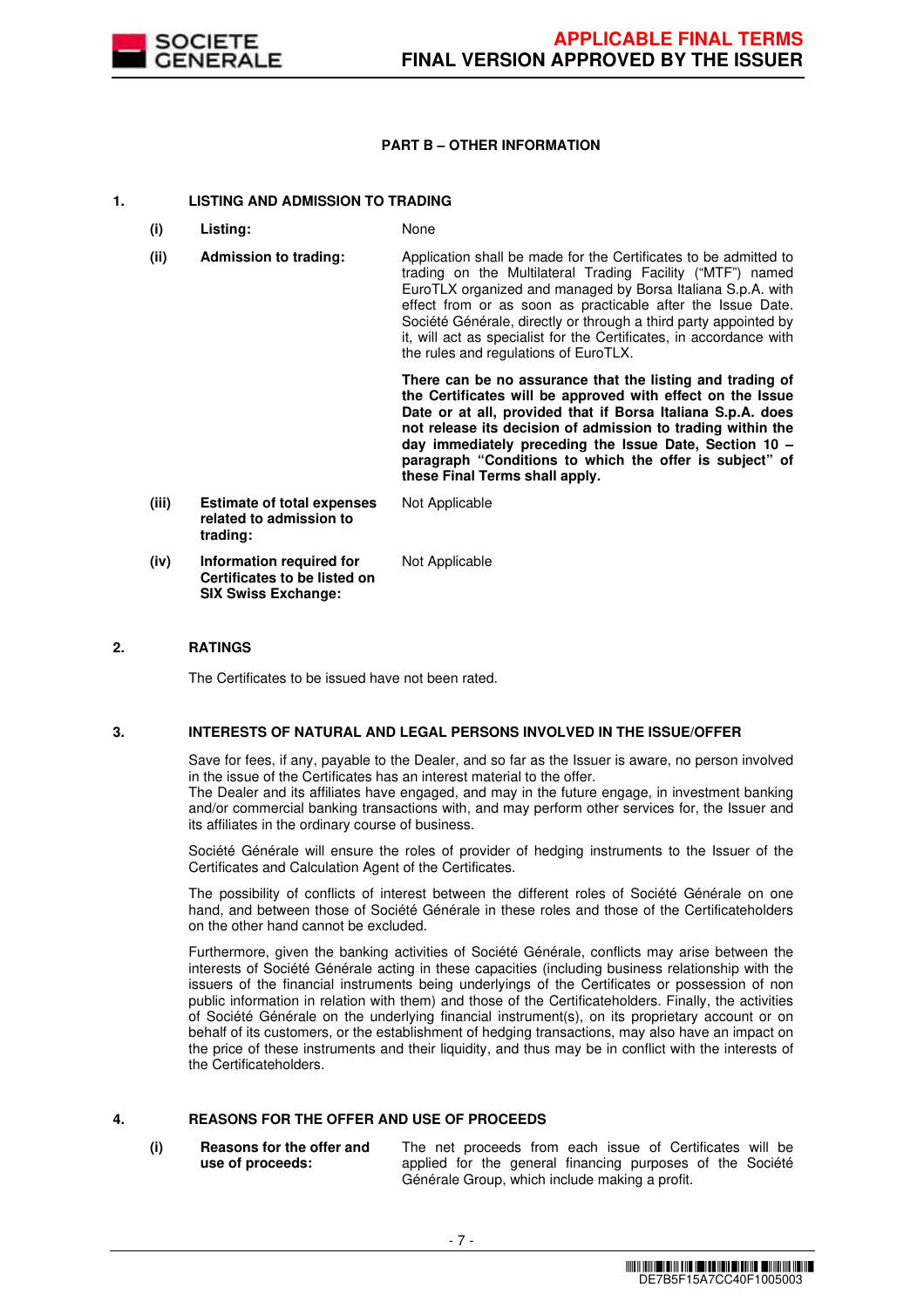

- **(ii) Estimated net proceeds:** Not Applicable
- **(iii) Estimated total expenses:** Not Applicable
- **5. INDICATION OF YIELD** (Fixed Rate Certificates only) Not Applicable
- **6. HISTORIC INTEREST RATES** (Floating Rate Certificates only)

Not Applicable

# **7. PERFORMANCE AND EFFECT ON VALUE OF INVESTMENT**

#### **(i) PERFORMANCE OF FORMULA, EXPLANATION OF EFFECT ON VALUE OF INVESTMENT**  (Structured Certificates only)

 The value of the Certificates, the payment of a Coupon amount on a relevant Interest payment date to a Certificateholder, the payment of an automatic early redemption amount on a relevant automatic early redemption date, and the payment of a redemption amount to a Certificateholder on the Final Exercise Date will depend on the performance of the underlying asset(s), on the relevant valuation date(s).

 The value of the Certificates is linked to the positive or negative performance of one or several underlying instrument(s) within the basket. The amount(s) to be paid is/are determined on the basis of the condition which is satisfied (or not) if the performance of one or several underlying instrument(s) within the basket is higher than or equal to a predefined barrier performance..

 During the lifetime of the Certificates, the market value of these Certificates may be lower than the invested capital. Furthermore, an insolvency of the Issuer and/or the Guarantor may cause a total loss of the invested capital.

**The attention of the investors is drawn to the fact that they could sustain an entire or a partial loss of their investment.**

#### **(ii) PERFORMANCE OF RATE(S) OF EXCHANGE AND EXPLANATION OF EFFECT ON VALUE OF INVESTMENT** (Dual Currency Certificates only)

Not Applicable

# **8. OPERATIONAL INFORMATION**

**(i) Security identification code(s): - ISIN code:** XS2394946680 **- Common code:** 239494668 **(ii) Clearing System(s):** Euroclear Bank S.A/N.V. (**Euroclear) /** Clearstream Banking société anonyme (**Clearstream**) **(iii) Delivery of the Certificates:** Delivery against payment **(iv) Calculation Agent:** Société Générale Tour Société Générale 17 Cours Valmy 92987 Paris La Défense Cedex France **(v) Paying Agent(s):** Société Générale Luxembourg SA 11, avenue Emile Reuter 2420 Luxembourg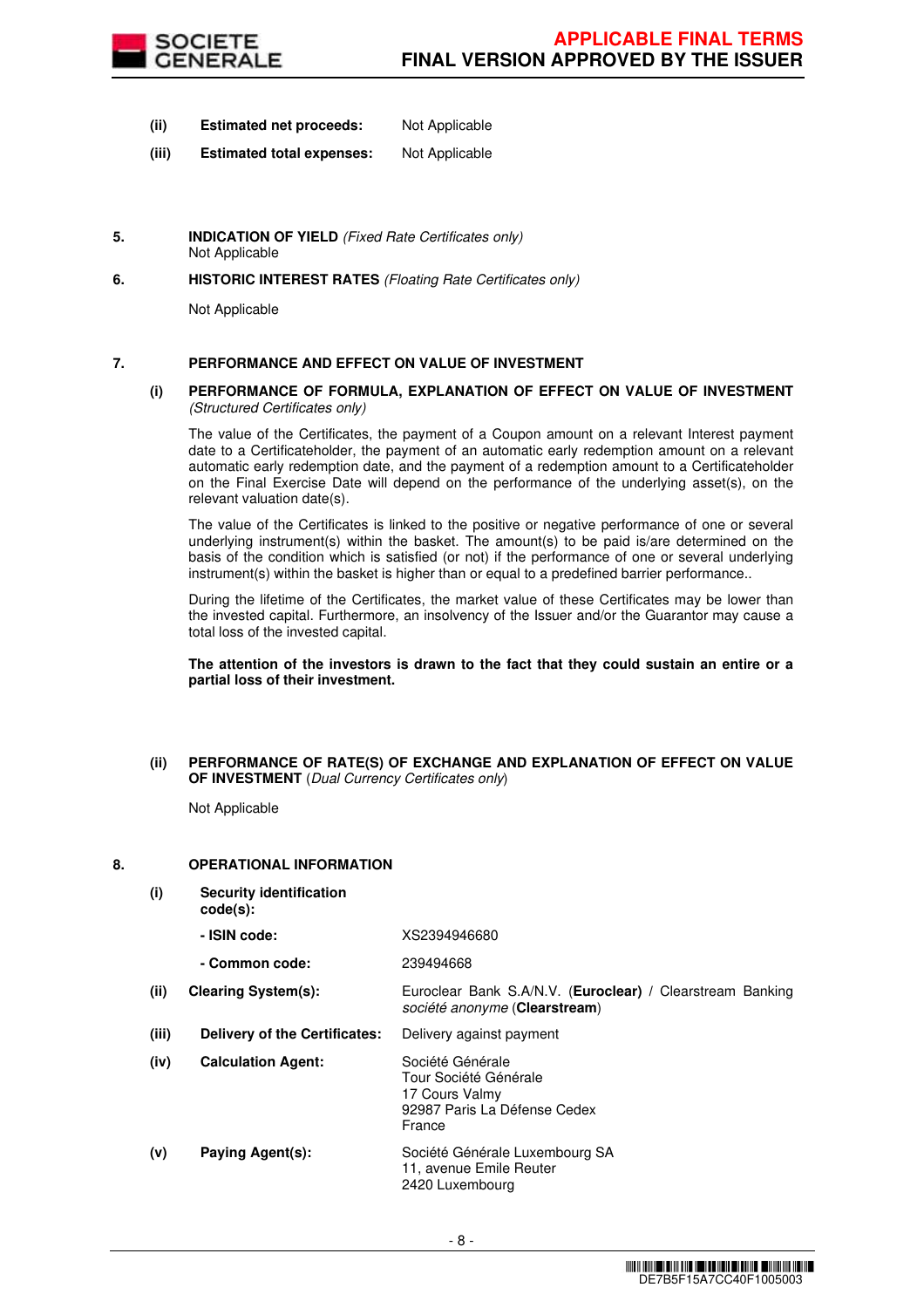

# Luxembourg

|    | (vi)  | Eurosystem eligibility of the<br>Certificates:                                                                                         | No. Whilst the designation is specified as "no" at the date of<br>these Final Terms, should the Eurosystem eligibility criteria be<br>amended in the future such that the Certificates are capable of<br>meeting them the Certificates may then be deposited with one<br>of the ICSDs as common safekeeper (and registered in the<br>name of a nominee of one of the ICSDs acting as common<br>safekeeper). Note that this does not necessarily mean that the<br>Certificates will then be recognised as eligible collateral for<br>Eurosystem monetary policy and intraday credit operations by<br>the Eurosystem at any time during their life. Such recognition<br>will depend upon the ECB being satisfied that Eurosystem<br>eligibility criteria have been met. |
|----|-------|----------------------------------------------------------------------------------------------------------------------------------------|-----------------------------------------------------------------------------------------------------------------------------------------------------------------------------------------------------------------------------------------------------------------------------------------------------------------------------------------------------------------------------------------------------------------------------------------------------------------------------------------------------------------------------------------------------------------------------------------------------------------------------------------------------------------------------------------------------------------------------------------------------------------------|
|    | (vii) | <b>Address and contact details</b><br>of Société Générale for all<br>administrative<br>communications relating to<br>the Certificates: | Société Générale<br>Tour Société Générale<br>17 Cours Valmy<br>92987 Paris La Défense Cedex<br>France<br>Name: Sales Support Services - Derivatives<br>Tel: +33 1 57 29 12 12 (Hotline)<br>Email: clientsupport-deai@sgcib.com                                                                                                                                                                                                                                                                                                                                                                                                                                                                                                                                        |
| 9. |       | <b>DISTRIBUTION</b>                                                                                                                    |                                                                                                                                                                                                                                                                                                                                                                                                                                                                                                                                                                                                                                                                                                                                                                       |
|    | (i)   | <b>Method of distribution:</b>                                                                                                         | Non-syndicated                                                                                                                                                                                                                                                                                                                                                                                                                                                                                                                                                                                                                                                                                                                                                        |

|       | - Dealer(s):                                                                                               | Société Générale<br>Tour Société Générale<br>17 Cours Valmy<br>92987 Paris La Défense Cedex<br>France                                                                                                                                                                                                                                                                                                                                                                                       |
|-------|------------------------------------------------------------------------------------------------------------|---------------------------------------------------------------------------------------------------------------------------------------------------------------------------------------------------------------------------------------------------------------------------------------------------------------------------------------------------------------------------------------------------------------------------------------------------------------------------------------------|
| (ii)  | <b>Total commission and</b><br>concession:                                                                 | There is no commission and/or concession paid by the Issuer<br>to the Dealer or the Managers.                                                                                                                                                                                                                                                                                                                                                                                               |
|       |                                                                                                            | Société Générale shall pay to Deutsche Bank SpA (the<br>Distributor) an upfront placement fee of up to 2.00% of the<br>nominal amount of Certificates effectively placed by such<br>Distributor as of the Issue Date.                                                                                                                                                                                                                                                                       |
| (iii) | <b>TEFRA rules:</b>                                                                                        | Not Applicable                                                                                                                                                                                                                                                                                                                                                                                                                                                                              |
| (iv)  | Non-exempt Offer Consent of<br>the Issuer to use the Base<br><b>Prospectus during the Offer</b><br>Period: | A Non-exempt offer of the Certificates may be made by the<br>Dealer and any Initial Authorised Offeror below mentioned,<br>any Additional Authorised Offeror, the name and address of<br>whom will be published on the website of the Issuer<br>(http://prospectus.socgen.com)<br>in<br>the<br>Non-exempt<br>Offer jurisdiction(s) (Non-exempt Offer Jurisdiction(s)) during<br>the offer period (Offer Period) as specified in the paragraph<br>"Terms and Conditions of the Offer" below. |
|       | - Individual Consent / Name(s)<br>and address(es) of any Initial<br><b>Authorised Offeror:</b>             | Applicable / Deutsche Bank SpA, Piazza del Calendario, 3,<br>20126 Milano                                                                                                                                                                                                                                                                                                                                                                                                                   |
|       | - General Consent/ Other<br>conditions to consent:                                                         | Not Applicable                                                                                                                                                                                                                                                                                                                                                                                                                                                                              |
| (v)   | U.S. federal income tax<br>considerations:                                                                 | The Certificates are not Specified Certificates for purposes of<br>the Section 871(m) Regulations.                                                                                                                                                                                                                                                                                                                                                                                          |
| (vi)  | <b>Prohibition of Sales to EEA</b><br><b>Retail Investors:</b>                                             | Not Applicable                                                                                                                                                                                                                                                                                                                                                                                                                                                                              |
| (vii) | <b>Prohibition of Sales to UK</b><br><b>Retail Investors:</b>                                              | Applicable                                                                                                                                                                                                                                                                                                                                                                                                                                                                                  |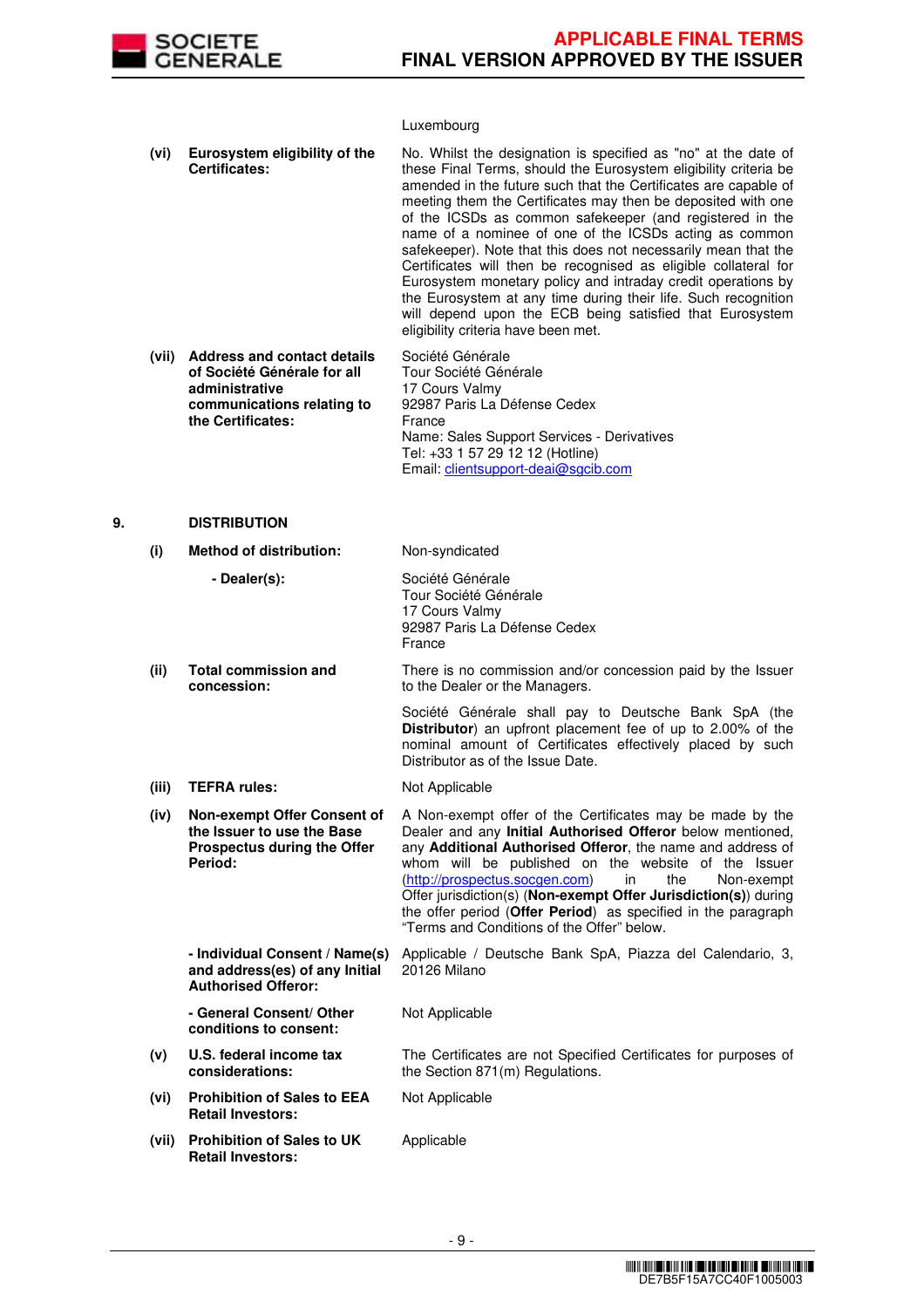

**10. TERMS AND CONDITIONS OF THE OFFER**

| - Non-exempt Offer<br>Jurisdiction(s):         | Italy                                                                                                                                                                                                                                                                                                                                                                                                                                                                                                                                                                                                                                                                                                             |
|------------------------------------------------|-------------------------------------------------------------------------------------------------------------------------------------------------------------------------------------------------------------------------------------------------------------------------------------------------------------------------------------------------------------------------------------------------------------------------------------------------------------------------------------------------------------------------------------------------------------------------------------------------------------------------------------------------------------------------------------------------------------------|
| - Offer Period:                                | From and including February 04, 2022 at 9.00 a.m. Central<br>European Time (CET) to and including February 11, 2022 at<br>4.00 p.m. CET, subject to any early closing of the Offer Period<br>as described below.                                                                                                                                                                                                                                                                                                                                                                                                                                                                                                  |
|                                                | The Certificates will be distributed:                                                                                                                                                                                                                                                                                                                                                                                                                                                                                                                                                                                                                                                                             |
|                                                | (a) within the premises of the Distributors (at their offices and<br>branches);                                                                                                                                                                                                                                                                                                                                                                                                                                                                                                                                                                                                                                   |
|                                                | (b) through door-to-door selling (fuori sede) pursuant to Articles<br>30 and 31 of the Italian Legislative Decree No. 58 of 24th<br>February 1998, as amended from time to time (the "Italian<br>Financial Services Act") from and including February 04,<br>2022 at 9.00 a.m. Central European Time (CET) to and<br>including February 08, 2022 at 4.00 p.m. CET;                                                                                                                                                                                                                                                                                                                                                |
|                                                | subject to any early closing of the Offer Period as described<br>below.                                                                                                                                                                                                                                                                                                                                                                                                                                                                                                                                                                                                                                           |
|                                                | The Distributor intending to distribute Certificates through door-<br>to-door selling (fuori sede) pursuant to article 30 of the Italian<br>Financial Services Act will collect the acceptance forms - other<br>than directly at their branches and offices - through financial<br>advisors for door-to-door selling (consulenti finanziari abilitati<br>all'offerta fuori sede) pursuant to Article 31 of the Italian<br>Financial Services Act.                                                                                                                                                                                                                                                                 |
|                                                | Pursuant to Article 30, paragraph 6, of the Italian Financial<br>Services Act, the validity and enforceability of contracts<br>entered into through door-to-door selling (fuori sede) is<br>suspended for a period of 7 (seven) days from the date of<br>subscription of the acceptance form by the relevant investor.                                                                                                                                                                                                                                                                                                                                                                                            |
|                                                | Within such period investors may notify the relevant Distributor<br>of their withdrawal without payment of any charge or<br>commission.                                                                                                                                                                                                                                                                                                                                                                                                                                                                                                                                                                           |
| - Offer Price:                                 | The Certificates will be offered at the Issue Price of which up to<br>a maximum of 2.00% is represented by distribution fee payable<br>upfront by the Guarantor to the Distributor                                                                                                                                                                                                                                                                                                                                                                                                                                                                                                                                |
| - Conditions to which the<br>offer is subject: | Offers of the Certificates are conditional on their issue and, on<br>any additional conditions set out in the standard terms of<br>business of the financial intermediaries, notified to investors by<br>such relevant financial intermediaries.                                                                                                                                                                                                                                                                                                                                                                                                                                                                  |
|                                                | The Issuer reserves the right to close the Offer Period prior to<br>its<br>stated<br>expiry<br>for<br>reason.<br>any<br>The Issuer reserves the right to withdraw the offer and cancel<br>the issuance of the Certificates for any reason at any time on<br>or prior to the Issue Date. For the avoidance of doubt, if any<br>application has been made by a potential investor and the<br>Issuer exercises such right, no potential investor shall be<br>entitled to subscribe or otherwise acquire the Certificates.<br>In each case, a notice to the investors on the early termination<br>or the withdrawal, as applicable, will be published on the<br>website of the Issuer (http://prospectus.socgen.com). |
|                                                | The validity of the offer is subject to the condition that the<br>decision of admission to trading on EuroTLX is released<br>by Borsa Italiana S.p.A. by not later than on the day                                                                                                                                                                                                                                                                                                                                                                                                                                                                                                                                |

immediately preceding the Issue Date; otherwise, the offer will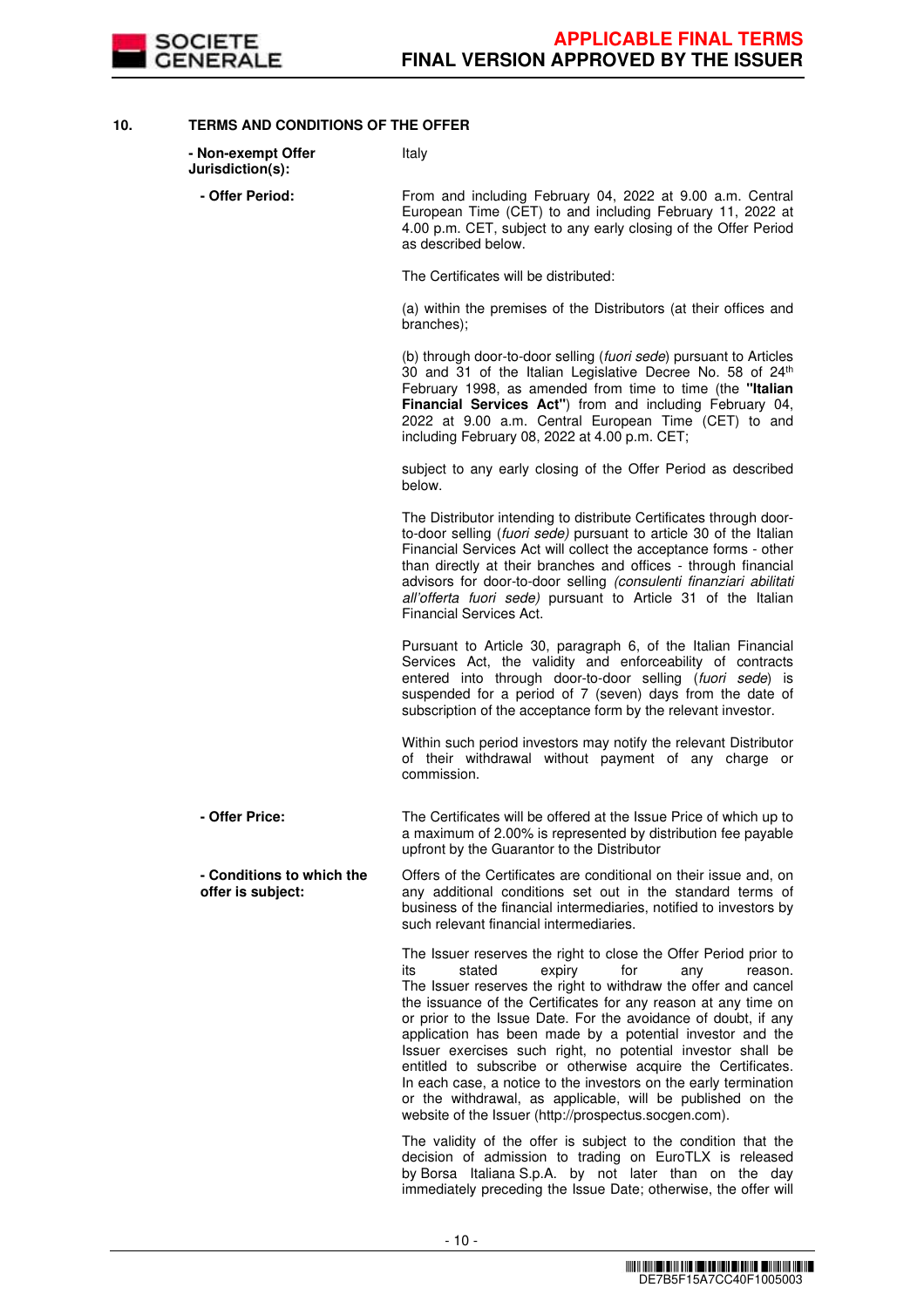

be deemed withdrawn and the issuance cancelled. The Issuer undertakes to file the relevant application with Borsa Italiana S.p.A. in due time to allow Borsa Italiana S.p.A. to release a decision, according to its rules, within the day immediately preceding the Issue Date.

 **- Description of the application process:** The distribution activity will be carried out in accordance with the financial intermediary's usual procedures. Prospective investors will not be required to enter into any contractual arrangements directly with the Issuer in relation to the subscription of the Certificates.

Not Applicable

 **- Details of the minimum and/or maximum amount of**  Minimum amount of application : EUR 100 (i.e. 1 Certificate)

 **- Details of the method and time limits for paying up and delivering the Certificates:** The Certificates will be issued on the Issue Date against payment to the Issuer of the net subscription moneys. However, the settlement and delivery of the Certificates will be executed through the Dealer mentioned above. Investors will be notified by the relevant financial intermediary of their allocations of Certificates and the settlement arrangements in respect thereof.

> The settlement and the delivery of the securities will be executed through the Dealer mentioned above only for technical reasons. However, the Issuer will be the only offeror and as such will assume all the responsibilities in connection with the information contained in the Final Terms together with the Base Prospectus.

 **- Manner and date in which results of the offer are to be made public:** Publication on the website of the Issuer (http://prospectus.socgen.com) and in a daily newspaper of general circulation in the relevant place(s) of listing and/or public offer at the end of the subscription period if required by local regulation.

Not Applicable

Not Applicable

**has/have been reserved for certain countries:**

**- Whether tranche(s)** 

 **- Procedure for exercise of any right of pre-emption, negotiability of subscription rights and treatment of subscription rights not** 

**exercised:**

 **- Description of possibility to reduce subscriptions and manner for refunding excess amount paid by** 

**applicants:**

**application:**

Not Applicable

 **- Process for notification to applicants of the amount allotted and the indication whether dealing may begin before notification is made:**

 **- Amount of any expenses and taxes specifically charged to the subscriber or purchaser:**

Taxes charged in connection with the subscription, transfer, purchase or holding of the Certificates must be paid by the Certificateholders and neither the Issuer nor the Guarantor shall have any obligation in relation thereto; in that respect, Certificateholders shall consult professional tax advisers to determine the tax regime applicable to their own situation.

The entry costs, included in the Issue Price and determined as of 28/01/2022 (the **launch date of the issuance**), charged to the investor by the Issuer or the Offeror are equal to 2.00% (2.00% placement fee, 0.00% other costs). The entry costs and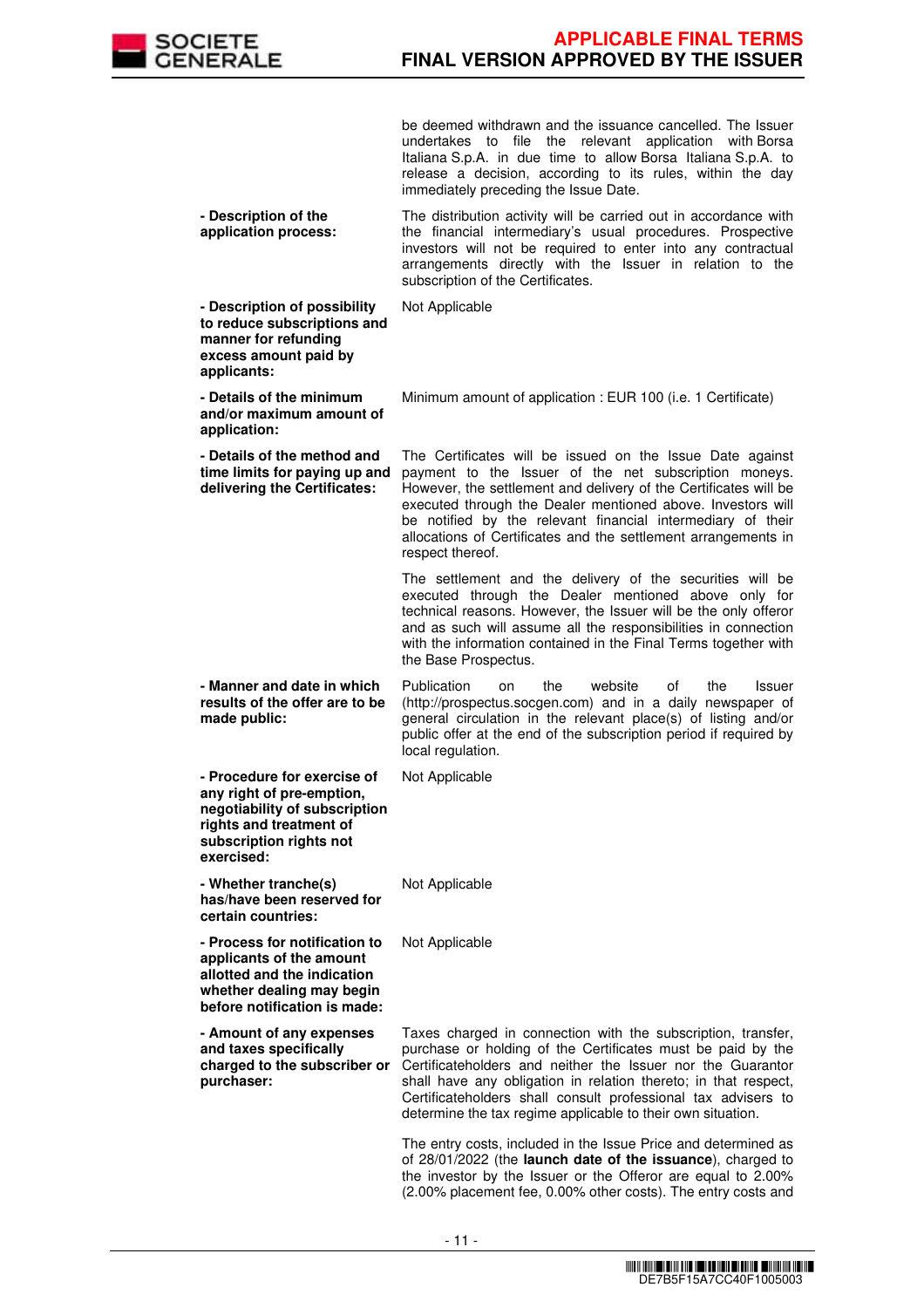

potential recurrent costs and potential anticipated exit penalties may have an impact on the return the investor may obtain from his investment.

# **11. ADDITIONAL INFORMATION**

| - Minimum investment in the<br><b>Certificates:</b>                                                                                                    | EUR 100 (i.e. 1 Certificate)                              |
|--------------------------------------------------------------------------------------------------------------------------------------------------------|-----------------------------------------------------------|
| - Minimum Trading Lot:                                                                                                                                 | EUR 100 (i.e. 1 Certificate)                              |
| - Location where the<br><b>Prospectus, any Supplements</b><br>thereto and the Final Terms<br>can be collected or inspected<br>free of charge in Italy: | Société Générale,<br>Via Olona n.2, 20123 Milano<br>Italy |

# **12. PUBLIC OFFERS IN SWITZERLAND**

Not Applicable

# **13. EU BENCHMARK REGULATION**

Benchmark: Not Applicable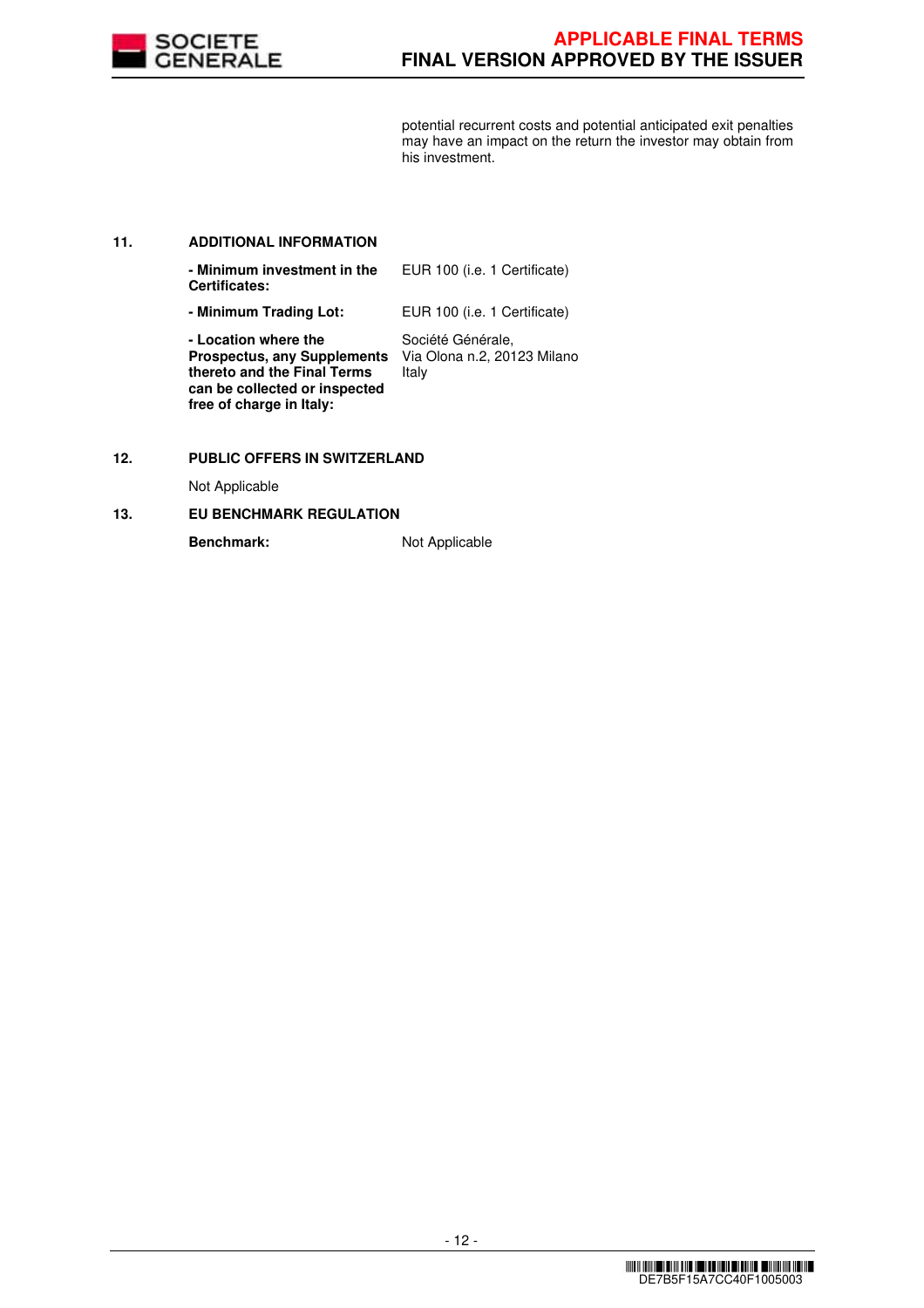

# **ISSUE SPECIFIC SUMMARY**

### **SECTION A – INTRODUCTION INCLUDING WARNINGS**

**ISIN code** : XS2394946680

#### **Issuer : SG Issuer**

Domicile: 16, boulevard Royal, L-2449 Luxembourg

Telephone number : + 352 27 85 44 40

Legal entity identifier (LEI) : 549300QNMDBVTHX8H127

#### **Offeror and/or entity requesting the admission to trading :**

Société Générale

Tour Société Générale - 17 Cours Valmy

92987 Paris La Défense Cedex, France

Domicile : 29, boulevard Haussmann, 75009 Paris, France.

Legal entity identifier (LEI) : O2RNE8IBXP4R0TD8PU41

#### **Identity and contact details of the competent authority approving the prospectus:**

Approved by the Commission de Surveillance du Secteur Financier (CSSF)

283, route d'Arlon L-2991, Luxembourg

Telephone number: (352) 26 25 11

E-Mail : direction@cssf.lu

**Date of approval of the prospectus:** 04/06/2021

#### **WARNINGS**

This summary must be read as an introduction to the base prospectus (the **Base Prospectus**).

Any decision to invest in the certificates (the **Certificates**) should be based on a consideration of the Base Prospectus as a whole by the investor.

#### **Prospective investors should be aware that these Certificates may be volatile and that they may receive no interest and may lose all or a substantial portion of their principal.**

Where a claim relating to the information contained in the Base Prospectus and the applicable Final Terms is brought before a court, the plaintiff investor might, under the national legislation of the Member States, have to bear the costs of translating the Base Prospectus before the legal proceedings are initiated.

Civil liability attaches only to those persons who have tabled this summary, including any translation thereof, but only if the summary is misleading, inaccurate or inconsistent when read together with the other parts of the Base Prospectus or it does not provide, when read together with the other parts of the Base Prospectus, key information in order to aid investors when considering whether to invest in the Certificates.

**You are about to buy a product which is not simple and which may be difficult to understand.**

# **SECTION B – KEY INFORMATION ON THE ISSUER**

#### **WHO IS THE ISSUER OF THE SECURITIES?**

**Issuer : SG Issuer** (or the **Issuer**)

Domicile: 16, boulevard Royal, L-2449 Luxembourg

Legal form: Public limited liability company (société anonyme).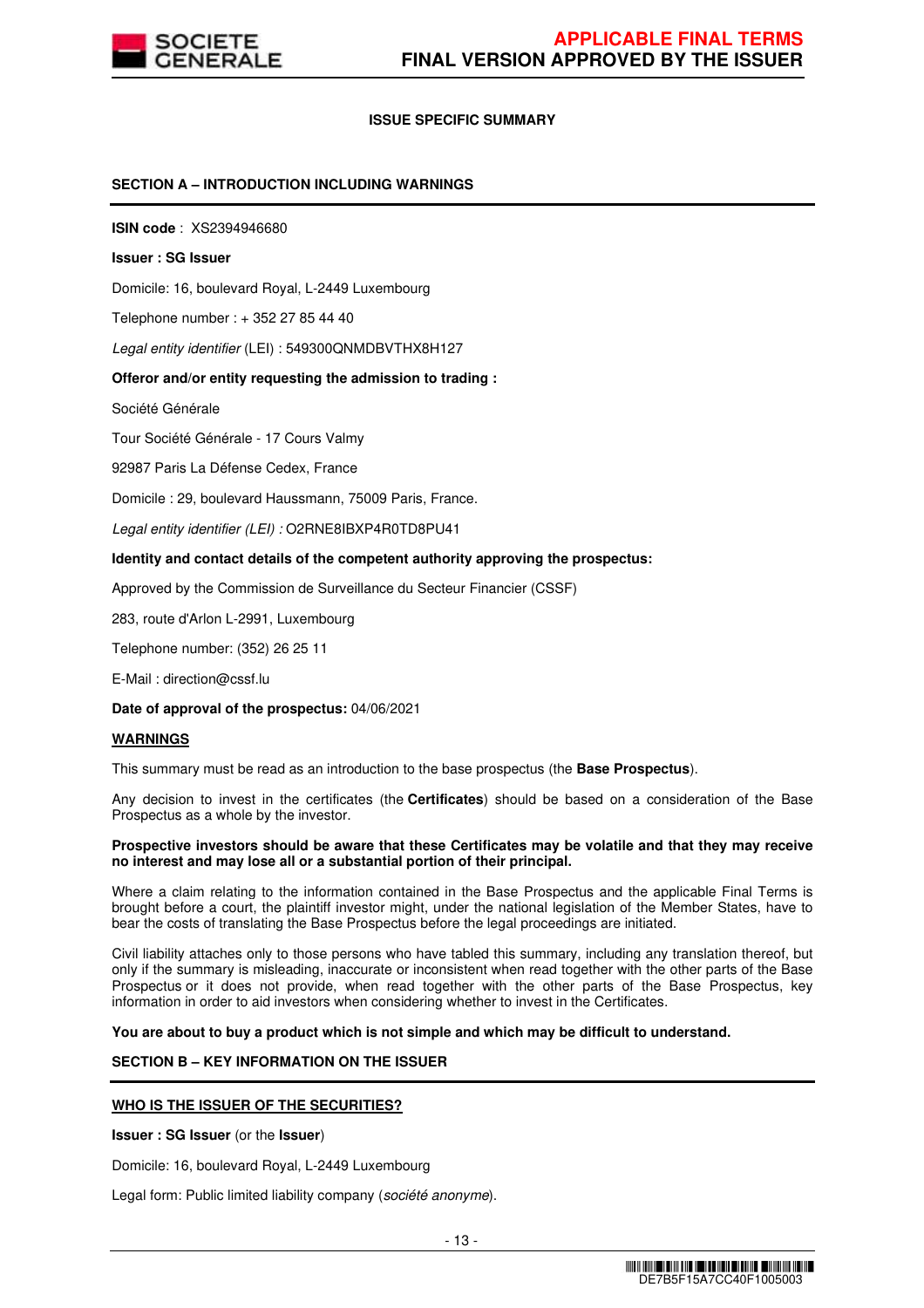

Legal entity identifier (LEI) : 549300QNMDBVTHX8H127

Legislation under which the Issuer operates: Luxembourg law.

Country of incorporation: Luxembourg.

### **Statutory auditors : Ernst & Young S.A.**

The principal activity of SG Issuer is raising finance by the issuance of warrants as well as debt securities designed to be placed to institutional customers or retail customers through the distributors associated with Société Générale. The financing obtained through the issuance of such debt securities is then lent to Société Générale and to other members of the Group.

Shares of SG Issuer are held at 99.8 per cent. by Societe Generale Luxembourg and at 0.2 per cent. by Societe Generale. It is a fully consolidated company.

In accordance with it bylaws, the Issuer is managed by an Executive Board under the supervision of a Supervisory Councel. The members of the board of directors are Laurent Weil, Thierry Bodson, Pascal Jacob, Yves Cacclin, Alexandre Galliche, Estelle Stephan Jaspard and Christian Rousson (individually a "Director" and collectively the Board of Directors).

Laurent Weil, Thierry Bodson, Pascal Jacob, Yves Cacclin, Alexandre Galliche, Estelle Stephan Jaspard and Christian Rousson hold full-time management positions within the Societe Generale group.

# **WHAT IS THE KEY FINANCIAL INFORMATION REGARDING THE ISSUER?**

**Income statement**

| ∥(en K€)                     | 31 December 2020 | 31 December 2019 |
|------------------------------|------------------|------------------|
|                              | (audited)        | (audited)        |
| <b>Operating profit/loss</b> | 274              | 210              |

#### **Balance sheet**

| (en K€)                                                                        | 31 December<br>2020<br>(audited) | 31 December<br>2019<br>(audited) |  |  |
|--------------------------------------------------------------------------------|----------------------------------|----------------------------------|--|--|
| Net financial debt (long term debt plus short term debt minus<br>∣cash) *      | 3 7 0 7                          | -17975                           |  |  |
| Current ratio (current assets/current liabilities)                             | N/A                              | N/A                              |  |  |
| Debt to equity ratio (total liabilities/total shareholder equity)              | N/A                              | N/A                              |  |  |
| Interest cover ratio (operating income/interest expense)                       | N/A                              | N/A                              |  |  |
| *the Net financial debt is calculated on the basis of the following elements : |                                  |                                  |  |  |

| <b>Net financial debt</b>       | 31/12/2020 | 31/12/2019 |
|---------------------------------|------------|------------|
| Convertible Bond into Share (1) | 48 000     | 48 000     |
| Cash and cash equivalents (2)   | -44 293    | $-65975$   |
| Total                           | 3 7 0 7    | $-17975$   |

(1) classified within the line Financial liabilities at amortized cost, see note 4.3 in the 2020 financial statements and in the 2020 condensed interim financial statements

(2) classified in the Balance Sheet.

#### **Cash flow**

| (en K€)                                  | 31 December 2020 | 31 December 2019 |  |
|------------------------------------------|------------------|------------------|--|
|                                          | (audited)        | (audited)        |  |
| Net cash flows from operating activities | 13 4 46          | 44 845           |  |
| Net cash flows from financing activities | (35 129)         | (58454)          |  |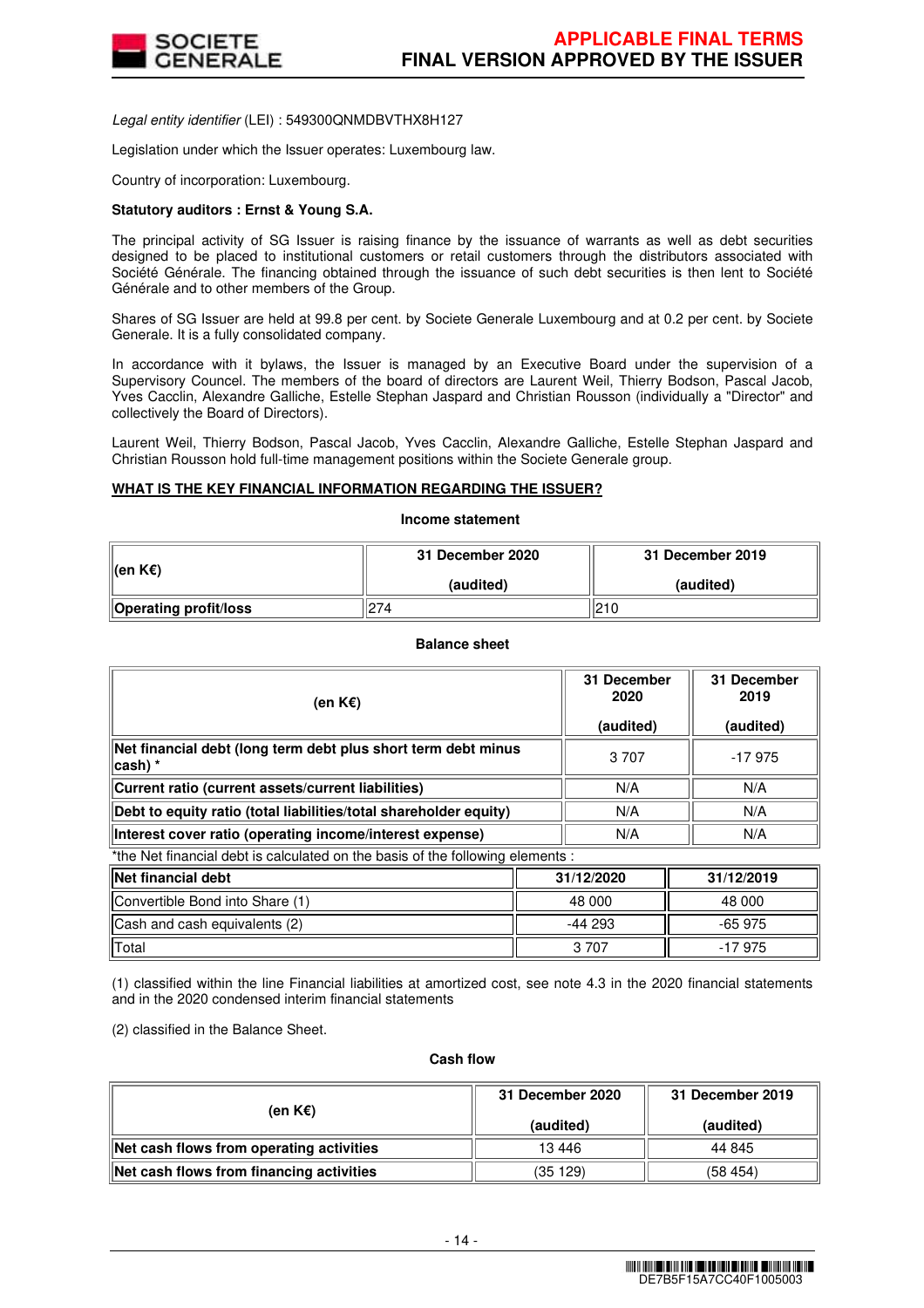

| Net cash flows from investing activities |  |
|------------------------------------------|--|
|                                          |  |

# **WHAT ARE THE KEY RISKS THAT ARE SPECIFIC TO THE ISSUER?**

In the event of default or bankruptcy of the Issuer, the investor has recourse only against Société Générale and there is a risk of total or partial loss of the amount invested or conversion into securities (equity or debt) or postponement of maturity, in the event of bail-in affecting the Issuer's securities or Société Générale's structured certificates, without any guarantee or compensation.

#### **SECTION C. KEY INFORMATION ON THE SECURITIES**

### **WHAT ARE THE MAIN FEATURES OF THE SECURITIES?**

| <b>Product Currency</b>               | <b>EUR</b>                                                                                                 |                               | <b>Settlement</b><br><b>Currency</b> |  | <b>EUR</b>                                                         |                 |
|---------------------------------------|------------------------------------------------------------------------------------------------------------|-------------------------------|--------------------------------------|--|--------------------------------------------------------------------|-----------------|
| Listing                               | EuroTLX, a Multilateral Trading<br>Facility organized and managed Nominal Value<br>by Borsa Italiana S.p.A |                               |                                      |  | EUR 100 per Certificate                                            |                 |
| Minimum<br>Investment                 | <b>EUR 100</b>                                                                                             |                               | <b>Issue Price</b>                   |  | 100% of the Nominal Value                                          |                 |
| <b>Maturity Date</b>                  | 04/08/2023                                                                                                 |                               | <b>Minimum</b><br>Reimbursement      |  | No, you can lose up to the full<br>invested amount                 |                 |
| <b>Capital Barrier</b>                | 50%                                                                                                        | <b>Capital Barrier Type</b>   |                                      |  | Final<br>Observed<br>the<br><sub>on</sub><br>Observation Date only |                 |
| <b>Coupon Barrier</b>                 | 50%                                                                                                        |                               | Coupon                               |  | 12.1%                                                              |                 |
| Redemption<br>Early<br><b>Barrier</b> | 100%                                                                                                       | Early<br>Redemption<br>Coupon |                                      |  | 12.1%                                                              |                 |
| <b>Underlying</b>                     |                                                                                                            |                               | <b>Identifier</b>                    |  | <b>Relevant Exchange</b>                                           | <b>Currency</b> |
| ASML Holding NV                       |                                                                                                            |                               | NL0010273215                         |  | Euronext Amsterdam                                                 | <b>EUR</b>      |
| <b>BNP Paribas SA</b>                 |                                                                                                            |                               | FR0000131104                         |  | Euronext Paris                                                     | <b>EUR</b>      |
| LVMH Moet Hennessy Louis Vuitton SE   |                                                                                                            |                               | FR0000121014                         |  | <b>Euronext Paris</b>                                              | <b>EUR</b>      |

**ISIN Code :** XS2394946680 **Number of Certificates :** up to 50000

This product is a certificate governed by English law.

This product is designed to provide a conditional coupon upon redemption. It is possible for the product to be automatically redeemed early based on pre-defined conditions. If the product is not redeemed early, both the coupon and the capital redemption at maturity will be linked to the performance of the underlyings. Your capital will be fully at risk when investing in this product.

The Reference Underlying is the Underlying with the lowest observed level on the relevant observation.

Coupon

Provided that the product has not been previously redeemed early:

- On the Final Observation Date, if the level of the Reference Underlying is at or above the Coupon Barrier, you will receive the Coupon on the payment date.

- Otherwise, you will not receive the Coupon.

Automatic Early Redemption

If the level of the Reference Underlying is observed at or above the Early Redemption Barrier on any day during the Early Redemption Observation Period, the product will be redeemed early and you will receive:

100% of the Nominal Value plus the Early Redemption Coupon.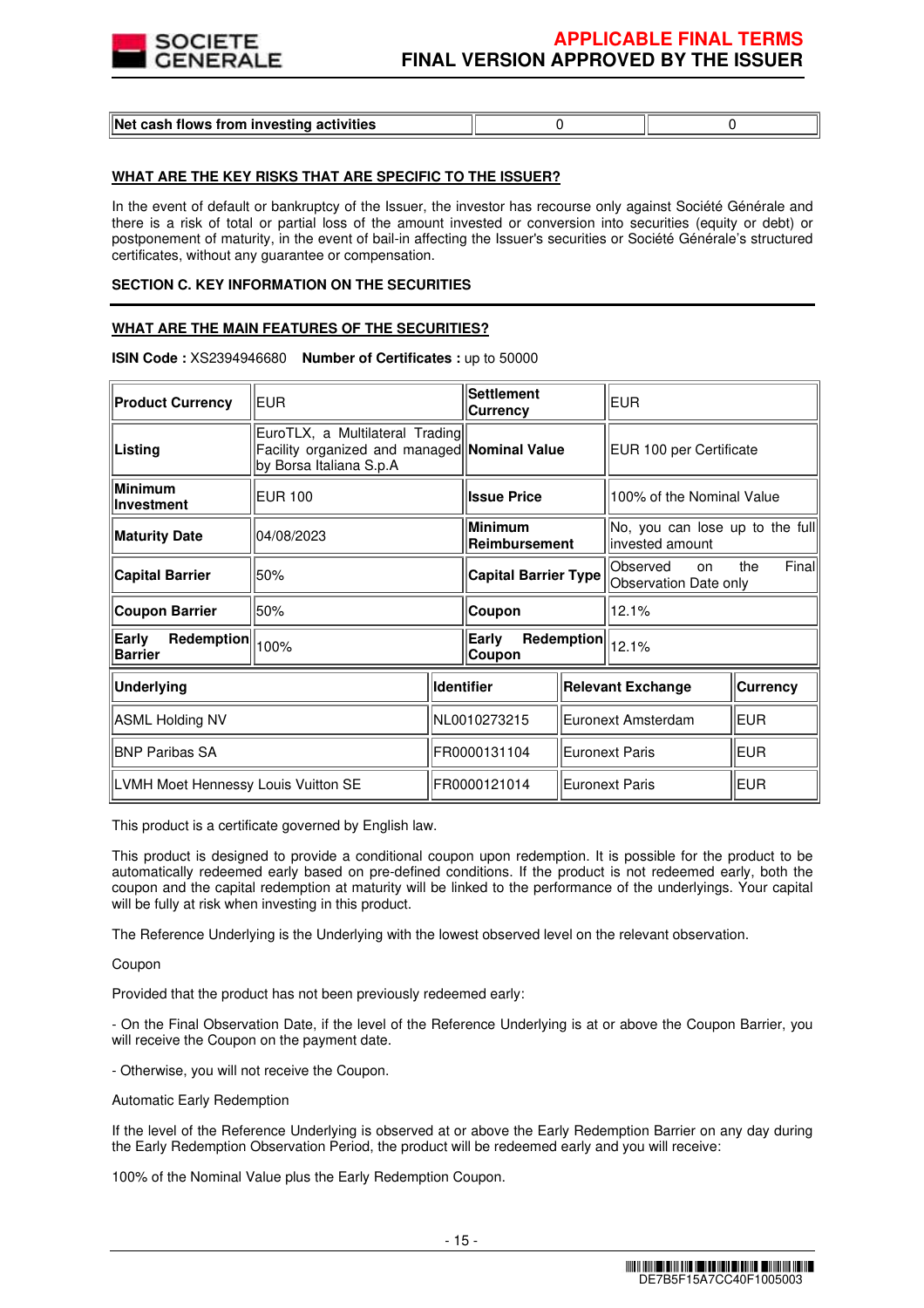

Final Redemption

On the Maturity Date, provided that the product has not been redeemed early, you will receive a final redemption amount.

- If the Final Level of the Reference Underlying is at or above the Capital Barrier, you will receive:

100% of the Nominal Value.

- Otherwise, you will receive the Final Level of the Reference Underlying multiplied by the Nominal Value. In this scenario, you will suffer a partial or total loss of your invested amount.

Additional Information

- The level of each Underlying corresponds to its value expressed as a percentage of its Initial Value.
- The Initial Value of each Underlying is its value observed on the Initial Observation Date.
- The Final Level is the level of the Reference Underlying observed on the Final Observation Date.
- Coupons are expressed as a percentage of the Nominal Value.

- Extraordinary events may lead to changes to the product's terms or the early termination of the product and could result in losses on your investment

- The product is available through a public offering during the applicable offering period in the following jurisdiction(s): Italy

| <b>Ilssue Date</b>                                                   | 16/02/2022                                                                                          |
|----------------------------------------------------------------------|-----------------------------------------------------------------------------------------------------|
| Initial Observation Date                                             | ll28/01/2022                                                                                        |
| Final Observation Date                                               | 28/07/2023                                                                                          |
| Maturity Date                                                        | 04/08/2023                                                                                          |
| $\overline{\textbf{Observation}}\ _{28/07/2023}$<br>∥Coupon<br>∥Date |                                                                                                     |
| Early<br><b>Observation Period</b>                                   | $\frac{ \textbf{Redemption} }{ 28/10/2022 \text{ (including) - } 28/07/2023 \text{ (excluding) } }$ |

#### **Waiver of Set-off rights**

The Certificateholders waive any right of set-off, compensation and retention in relation to the Certificates, to the extent permitted by law.

#### **Submission to jurisdiction:**

The Issuer accepts the competence of the courts of England in relation to any dispute against the Issuer, but accepts that such Certificateholders may bring their action before any other competent court.

#### **Ranking:**

The Certificates will be direct, unconditional, unsecured and unsubordinated obligations of the Issuer and will rank at least pari passu with all other outstanding direct, unconditional, unsecured and unsubordinated obligations of the Issuer, present and future.

The Certificateholder acknowledge that in case of resolutions pursuant to Directive 2014/59/UE in relation to the Issuer's liabilities or the non subordianted, senior preferred, structured and LMEE ratio eligible liabilities of Société Générale, the Certificates may be subject to the reduction of all, or a portion, of the amounts due, on a permanent basis, a conversion of all, or a portion, of the amounts due into shares or other securities of the Issuer or the Guarantor or another person; cancellation; and/or the amendment on maturity of the Certificates or amendment on the calendar or the amount of the interests.

# **RESTRICTIONS ON THE FREE TRANSFERABILITY OF THE SECURITIES :**

Not Applicable. There is no restriction on the free transferability of the Certificates, subject to selling and transfer restrictions which may apply in certain jurisdictions including restrictions applicable to the offer and sale to, or for the account or benefit of, persons other than Permitted Transferees.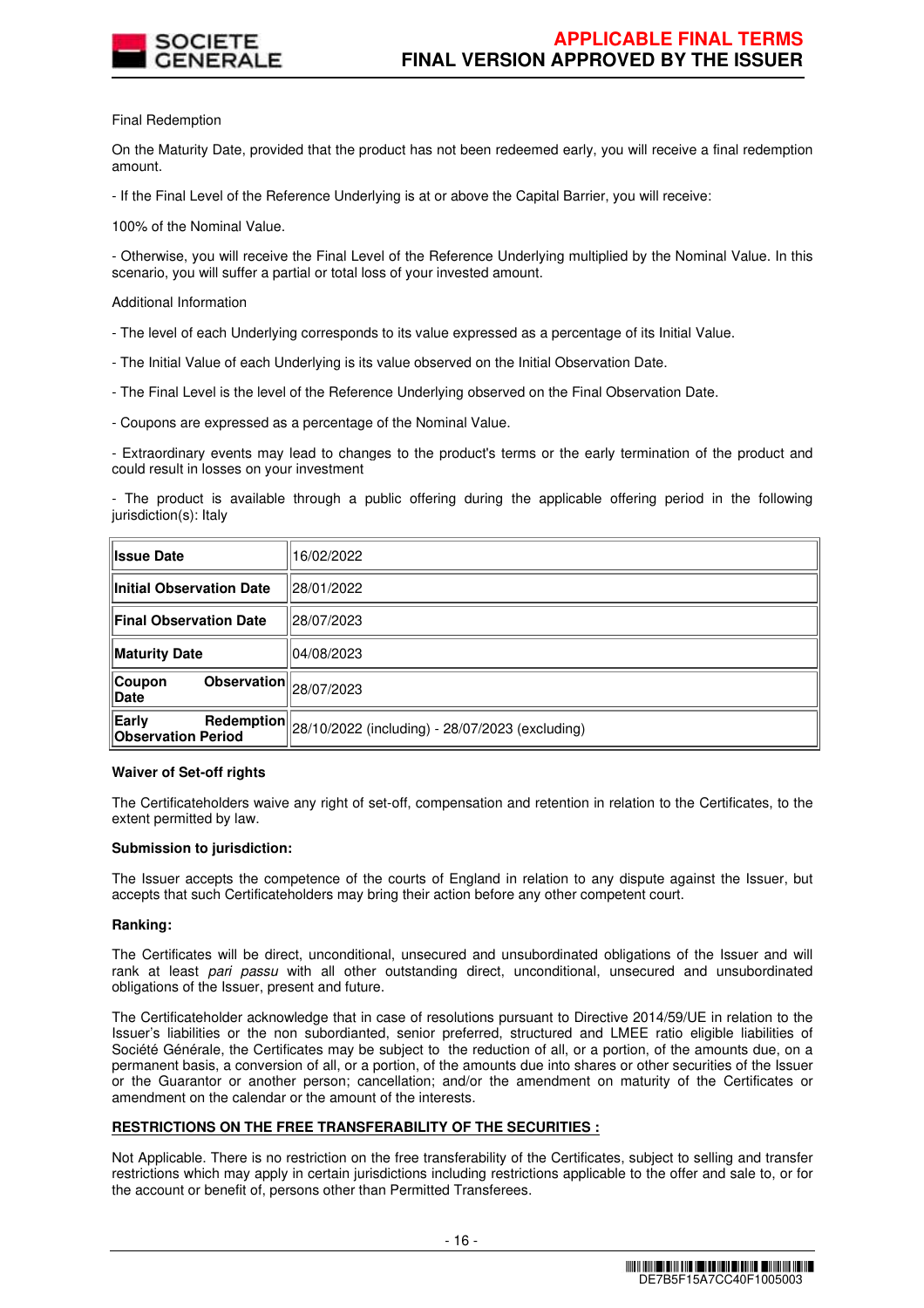

A Permitted Transferee means any person who (i) is not a U.S. person as defined pursuant to Regulation S; (ii) is not a person who comes within any definition of U.S. person for the purposes of the CEA or any CFTC Rule, guidance or order proposed or issued under the CEA (for the avoidance of doubt, any person who is not a "Non-United States person" defined under CFTC Rule  $4.7(a)(1)(iv)$ , but excluding, for purposes of subsection (D) thereof, the exception for any qualified eligible person who is not a "Non-United States person," shall be considered a U.S. person); and (iii) is not a "U.S. Person" for purposes of the final rules implementing the credit risk retention requirements of Section 15G of the U.S. Securities Exchange Act of 1934, as amended (the **U.S. Risk Retention Rules**) (a **Risk Retention U.S. Person**).

#### **WHERE THE SECURITIES WILL BE TRADED?**

#### **Admission to trading:**

Application will be made for the Certificates to be admitted to trading on the Multilateral Trading Facility ("MTF") named EuroTLX organized and managed by Borsa Italiana S.p.A.

**There can be no assurance that the listing and trading of the Certificates will be approved with effect on the Issue Date or at all,provided that if Borsa Italiana S.p.A. does not release its decision of admission to trading within the day immediately preceding the Issue Date, paragraph "Conditions to which the offer is subject" of these Issue Specific Summary shall apply.**

# **IS THERE A GUARANTEE ATTACHED TO THE SECURITIES?**

#### **Nature and scope of the guarantee:**

The Certificates are unconditionally and irrevocably guaranteed by Société Générale (the **Guarantor**) pursuant to the guarantee governed by French law made as of 04/06/2021 (the Guarantee).

The Guarantee obligations constitutes a direct, unconditional, unsecured and unsubordinated obligations of the Guarantor ranking as senior preferred obligations, as provided for in Article L. 613-30-3-I-3° of the French Code "monétaire et financier" and will rank at least pari passu with all other existing and future direct, unconditional, unsecured senior preferred obligations of the Guarantor, including those in respect of deposits.

Any references to sums or amounts payable by the Issuer which are guaranteed by the Guarantor under the Guarantee shall be to such sums and/or amounts as directly reduced, and/or in the case of conversion into equity, as reduced by the amount of such conversion, and/or otherwise modified from time to time resulting from the application of a bail-in power by any relevant authority pursuant to directive 2014/59/EU of the European Parliament and of the Council of the European Union.

# **Description of the Guarantor:**

The Guarantor, Société Générale is the parent company of the Société Générale Group.

Domicile: 29, boulevard Haussmann, 75009 Paris, France.

Legal form: Public limited liability company (société anonyme).

Country of incorporation: France.

#### Legal entity identifier (LEI) : O2RNE8IBXP4R0TD8PU41

The Guarantor may on a regular basis, as defined in the conditions set by the French Banking and Financial Regulation Committee, engage in all transactions other than those mentioned above, including in particular insurance brokerage.

Generally speaking, the Guarantor may carry out, on its own behalf, on behalf of third parties or jointly, all financial, commercial, industrial, agricultural, personal property or real property, directly or indirectly related to the above-mentioned activities or likely to facilitate the accomplishment of such activities.

## **Key financial information on the Guarantor:**

#### **Income statement**

| IIn millions of euros                                                                 | <b>First Quarter</b><br>2021<br>(unaudited) | 31.12.2020<br>(audited) | <b>First Quarter</b><br>2020<br>(unaudited) | 31.12.2019<br>(audited) |
|---------------------------------------------------------------------------------------|---------------------------------------------|-------------------------|---------------------------------------------|-------------------------|
| INet interest income<br>(Total<br>(or equivalent)<br>linterest income and expense)*** | N/A                                         | 10.473                  | N/A                                         | 11.185                  |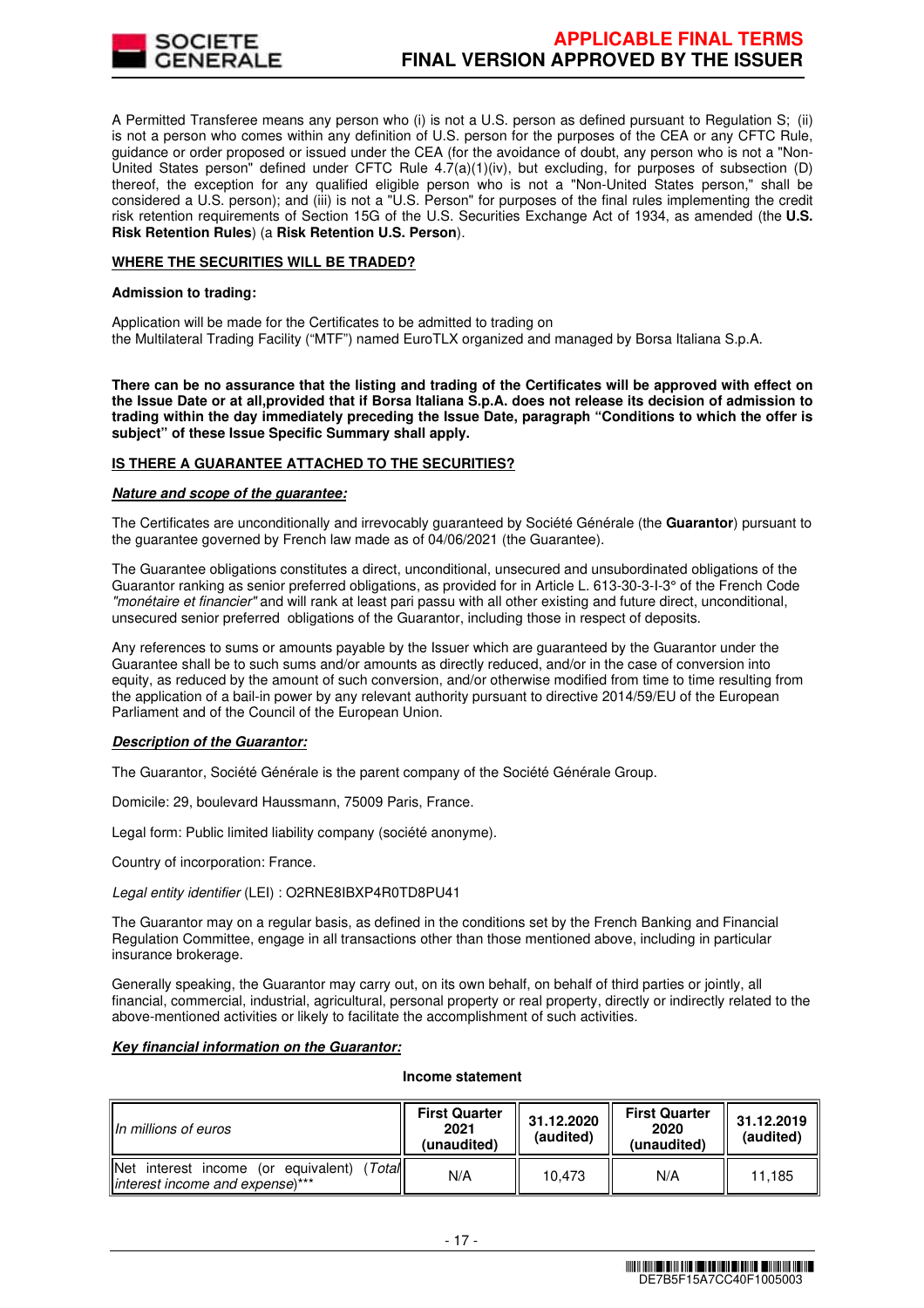

# **APPLICABLE FINAL TERMS FINAL VERSION APPROVED BY THE ISSUER**

| Net fee and commission income (Total Fee<br>income and expense)                                                                                                | N/A   | 4,917   | N/A   | 5,257    |
|----------------------------------------------------------------------------------------------------------------------------------------------------------------|-------|---------|-------|----------|
| Net impairment loss on financial assets (Cost<br>of risk)                                                                                                      | (276) | (3,306) | (820) | (1,278)  |
| Net trading income (Net gains and losses on<br>financial transactions)                                                                                         | N/A   | 2,851   | N/A   | 4,460    |
| Measure of financial performance used by the<br>issuer in the financial statements such as<br>operating profit (Gross operating income)                        | 1,497 | 5,399   | 492   | 6,944    |
| Net profit or loss (for consolidated financial)<br>statements net profit or loss attributable to<br>equity holders of the parent) (Net income,<br>Group share) | 814   | (258)   | (326) | $3,248*$ |

# **Balance sheet**

| In billions of euros                                                                                                                                                           | <b>First Quarter</b><br>2021<br>(unaudited) | 31.12.2020<br>(audited) | <b>First Quarter</b><br>2020<br>(unaudited) | 31.12.2019<br>(audited) | #Value as outcome<br>from the most recent<br>supervisory review<br>and evaluation<br>process (SREP) |
|--------------------------------------------------------------------------------------------------------------------------------------------------------------------------------|---------------------------------------------|-------------------------|---------------------------------------------|-------------------------|-----------------------------------------------------------------------------------------------------|
| Total assets (Total Assets)                                                                                                                                                    | 1,503.0                                     | 1,462.0                 | 1,507.7                                     | 1,356.3                 | N/A                                                                                                 |
| Senior debt (Debt securities<br>issued)                                                                                                                                        | 137.2                                       | 139.0                   | 139.6                                       | 125.2                   | N/A                                                                                                 |
| debt<br>Subordinated<br>(Subordinated debts)                                                                                                                                   | 16.2                                        | 15.4                    | 15.0                                        | 14.5                    | N/A                                                                                                 |
| receivables<br>Loans and<br>to<br>customers (Customer loans at<br>amortised cost)                                                                                              | 456.5                                       | 448.8                   | 461.8                                       | 450.2                   | N/A                                                                                                 |
| <b>Deposits</b><br>from<br>customers<br>(Customer deposits)                                                                                                                    | 467.7                                       | 456.1                   | 442.6                                       | 418.6                   | N/A                                                                                                 |
| equity (Shareholders'<br>Total<br>equity, subtotal Equity, Group<br>share)                                                                                                     | 62.9                                        | 61.7                    | 62.6                                        | 63.5                    | N/A                                                                                                 |
| Non performing loans (based<br>on net carrying amount)<br>and<br>receivables)<br>Loans<br>(Doubtful loans)                                                                     | 17.4                                        | 17.0                    | 16.6                                        | 16.2                    | N/A                                                                                                 |
| Common Equity Tier 1 capital<br>(CET1) ratio (or other relevant<br>prudential capital adequacy<br>depending<br>on<br>the<br>ratop<br>issuance) (Common Equity<br>Tier 1 ratio) | $13.5\%(1)$                                 | $13.4\%(1)$             | 12.6%                                       | 12.7%                   | 9.03% **                                                                                            |
| (Total<br>ratio<br>Total<br>capital<br>capital ratio)                                                                                                                          | $19.1\%$ $(1)$                              | 19.2%(1)                | 18.0%                                       | 18.3%                   | N/A                                                                                                 |
| ratio<br>calculated<br>Leverage<br>under applicable<br>regulatory<br>framework (Fully-loaded CRR<br>leverage ratio)                                                            | $4.5\%(1)$                                  | 4.8%(1)                 | 4.2%                                        | 4.3%                    | N/A                                                                                                 |

\* As from January 1st 2019, in accordance with the amendment to IAS 12 "Income Tax", the tax saving related to the payment of coupons on undated subordinated and deeply subordinated notes, previously recorded in consolidated reserves, is now recognised in income on the "Income tax" line.

\*\* Taking into account the combined regulatory buffers, the CET1 ratio level that would trigger the Maximum Distributable Amount mechanism would be 9.03% as of 31 March 2021

\*\*\* Titled in italics refer to titled used in the financial statements.

(1) Phased-in ratio

The audit report does not contain any qualification.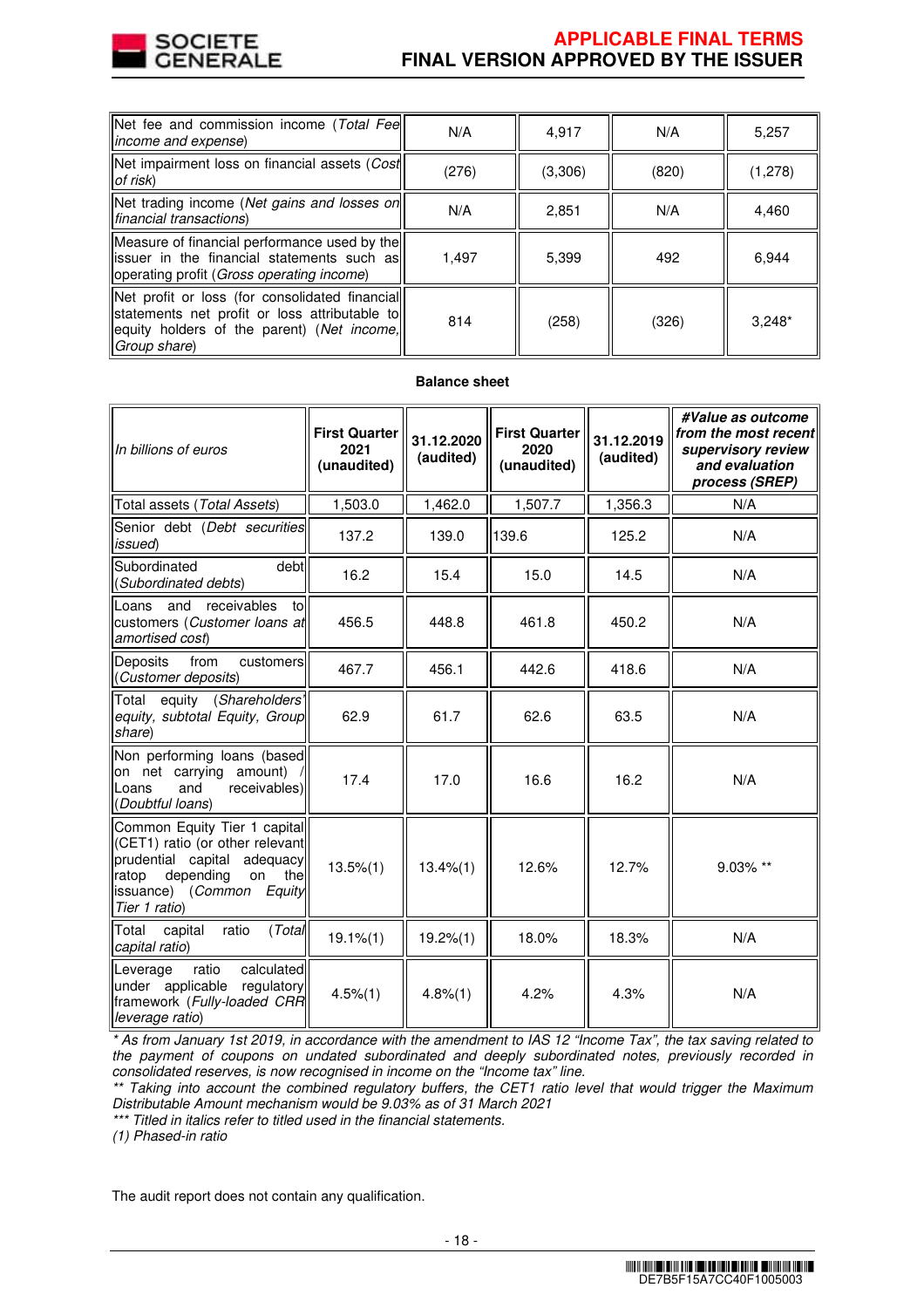

#### **Key risks that are specific to the guarantor :**

Due to Société Générale's role as guarantor and counterparty to the Issuer's hedging transactions, investors are essentially exposed to Société Générale's credit risk and have no recourse against the Issuer in the event of the Issuer's default.

# **WHAT ARE THE KEY RISKS THAT ARE SPECIFIC TO THE SECURITIES?**

The investor bears the risk of total or partial loss of the amount invested at redemption of the Certificates on the maturity date or the event the Certificates is sold by the investor before that date.

Although it is subject to market making agreement, the liquidity of the product may be affected by exceptional circumstances that make it difficult to sell the product or at a price that results in a total or partial loss of the amount invested.

Certificates may be early redeemed automatically when the level of the Underlying(s) reaches a certain level. Investors will not benefit from the performance of the Underlying(s) subsequent to such event.

The market value of the Certificates depends on the evolution of market parameters at the time of exit (price level of the Underlying(s), interest rates, volatility and credit spreads) and may therefore result in a risk of total or partial loss on the amount initially invested.

Events unrelated to the Underlying(s) (e.g. change in law, including tax law, force majeure) may lead to early redemption of the Certificates and thus to total or partial loss of the amount invested.

Events affecting the Underlying(s) or hedging transactions may lead to adjustments, de-indexation, substitution of the Underlying(s), or early redemption of the Certificates and consequently to losses on the amount invested, including in the case of capital protection.

If the currency of the investor's main activities is different from that of the product, the investor is exposed to currency risk, especially in the event of exchange controls, which may reduce the amount invested.

### **SECTION D - KEY INFORMATION ON THE OFFER OF SECURITIES TO THE PUBLIC AND/OR ADMISSION TO TRADING ON A REGULATED MARKET**

#### **UNDER WHICH CONDITIONS AND TIMETABLE CAN I INVEST IN THIS SECURITIES ?**

#### **DESCRIPTION OF THE TERMS AND CONDITIONS OF THE OFFER :**

#### **Non Exempted Offer Jurisdiction(s):** Italy

#### **Offer Period:**

From and including February 04, 2022 at 9.00 a.m. Central European Time (CET) to and including February 11, 2022 at 4.00 p.m. CET, subject to any early closing of the Offer Period as described below.

The Certificates will be distributed:

(a) within the premises of the Distributors (at their offices and branches);

(b) through door-to-door selling (fuori sede) pursuant to Articles 30 and 31 of the Italian Legislative Decree No. 58 of 24th February 1998, as amended from time to time (the **"Italian Financial Services Act"**) from and including February 04, 2022 at 9.00 a.m. Central European Time (CET) to and including February 08, 2022 at 4.00 p.m. CET;

subject to any early closing of the Offer Period as described below.

The Distributor intending to distribute Certificates through door-to-door selling (fuori sede) pursuant to article 30 of the Italian Financial Services Act will collect the acceptance forms - other than directly at their branches and offices - through financial advisors for door-to-door selling (consulenti finanziari abilitati all'offerta fuori sede) pursuant to Article 31 of the Italian Financial Services Act.

Pursuant to Article 30, paragraph 6, of the Italian Financial Services Act, the validity and enforceability of contracts entered into through door-to-door selling (fuori sede) is suspended for a period of 7 (seven) days from the date of subscription of the acceptance form by the relevant investor.

Within such period investors may notify the relevant Distributor of their withdrawal without payment of any charge or commission.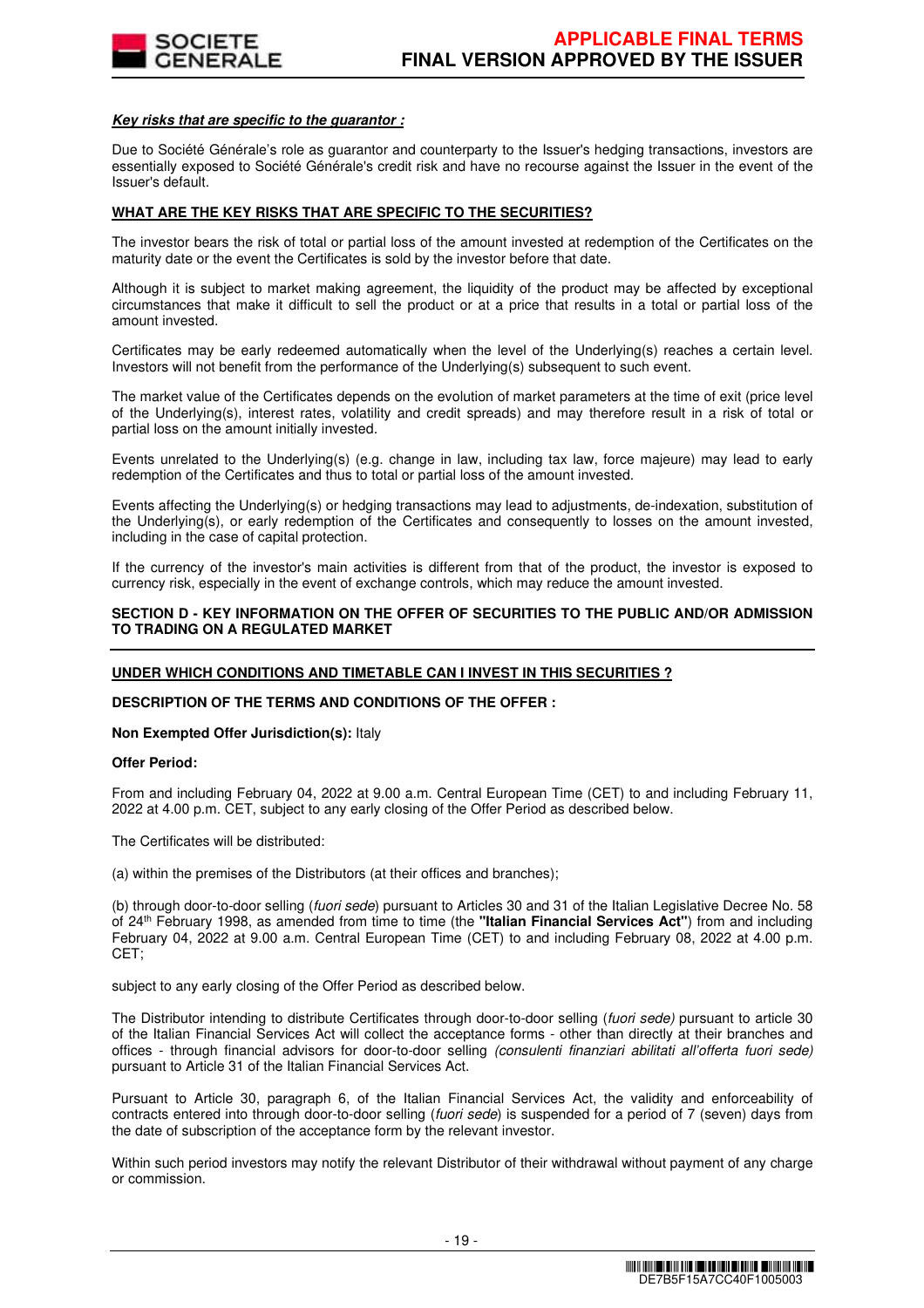

**Offer Price:** The Certificates will be offered at the Issue Price of which up to a maximum of 2.00% is represented by distribution fee payable upfront by the Guarantor to Deutsche Bank SpA, Piazza del Calendario, 3, 20126 Milano (the **Distributor**).

#### **Conditions to which the offer is subject:**

Offers of the Certificates are conditional on their issue and, on any additional conditions set out in the standard terms of business of the financial intermediaries, notified to investors by such relevant financial intermediaries.

The Issuer reserves the right to close the Offer Period prior to its stated expiry for any reason. The Issuer reserves the right to withdraw the offer and cancel the issuance of the Certificates for any reason at any time on or prior to the Issue Date. For the avoidance of doubt, if any application has been made by a potential investor and the Issuer exercises such right, no potential investor shall be entitled to subscribe or otherwise acquire acquire the the Certificates. In each case, a notice to the investors on the early termination or the withdrawal, as applicable, will be published on the website of the Issuer (http://prospectus.socgen.com).

The validity of the offer is subject to the condition that the decision of admission to trading on EuroTLX is released by Borsa Italiana S.p.A. by not later than on the day immediately preceding the Issue Date; otherwise, the offer will be deemed withdrawn and the issuance cancelled. The Issuer undertakes to file the relevant application with Borsa Italiana S.p.A. in due time to allow Borsa Italiana S.p.A. to release a decision, according to its rules, within the day immediately preceding the Issue Date.

**Issue Price:** EUR 100 per Certificate of EUR 100 Specified Denomination

#### **Estimate of total expenses related to the issuance or the offer, including estimated expenses charged to the investor by the Issuer or the offeror:**

The entry costs, included in the Issue Price and determined as of 28/01/2022 (the **launch date of the issuance**), charged to the investor by the Issuer or the Offeror are equal to 2.00% (2.00% placement fee, 0.00% other costs). The entry costs and potential recurrent costs and potential anticipated exit penalties may have an impact on the return the investor may obtain from his investment.

**Distribution plan:** The product is intended for retail investors and will be offered in Italy

# **WHO IS THE OFFEROR AND/OR THE PERSON ASKING FOR THE ADMISSION TO TRADING ?**

Société Générale as Dealer

Tour Société Générale - 17 Cours Valmy

92987 Paris La Défense Cedex, France

Domicile : 29, boulevard Haussmann, 75009 Paris, France.

Legal form : Public limited liability company (société anonyme).

Applicable law : French law.

Country of incorporation : France

# **WHY IS THIS PROSPECTUS BEING PRODUCED ?**

This prospectus is drawn up for the purposes of the public offer of the Certificates.

**Reasons for the offer and use of proceeds :** The net proceeds from each issue of Certificates will be applied for the general financing purposes of the Société Générale Group, which include making a profit.

#### **Estimated net proceeds : Not Applicable**

**Underwriting**: There is an underwriting agreement on a firm commitment basis with**:** Société Générale

#### **Interests of the individual and natural persons of the issuance/offer :**

Save for fees, if any, payable to the Dealer, and so far as the Issuer is aware, no person involved in the issue of the Certificates has an interest material to the offer.

The Dealer and its affiliates have engaged, and may in the future engage, in investment banking and/or commercial banking transactions with, and may perform other services for, the Issuer and its affiliates in the ordinary course of business.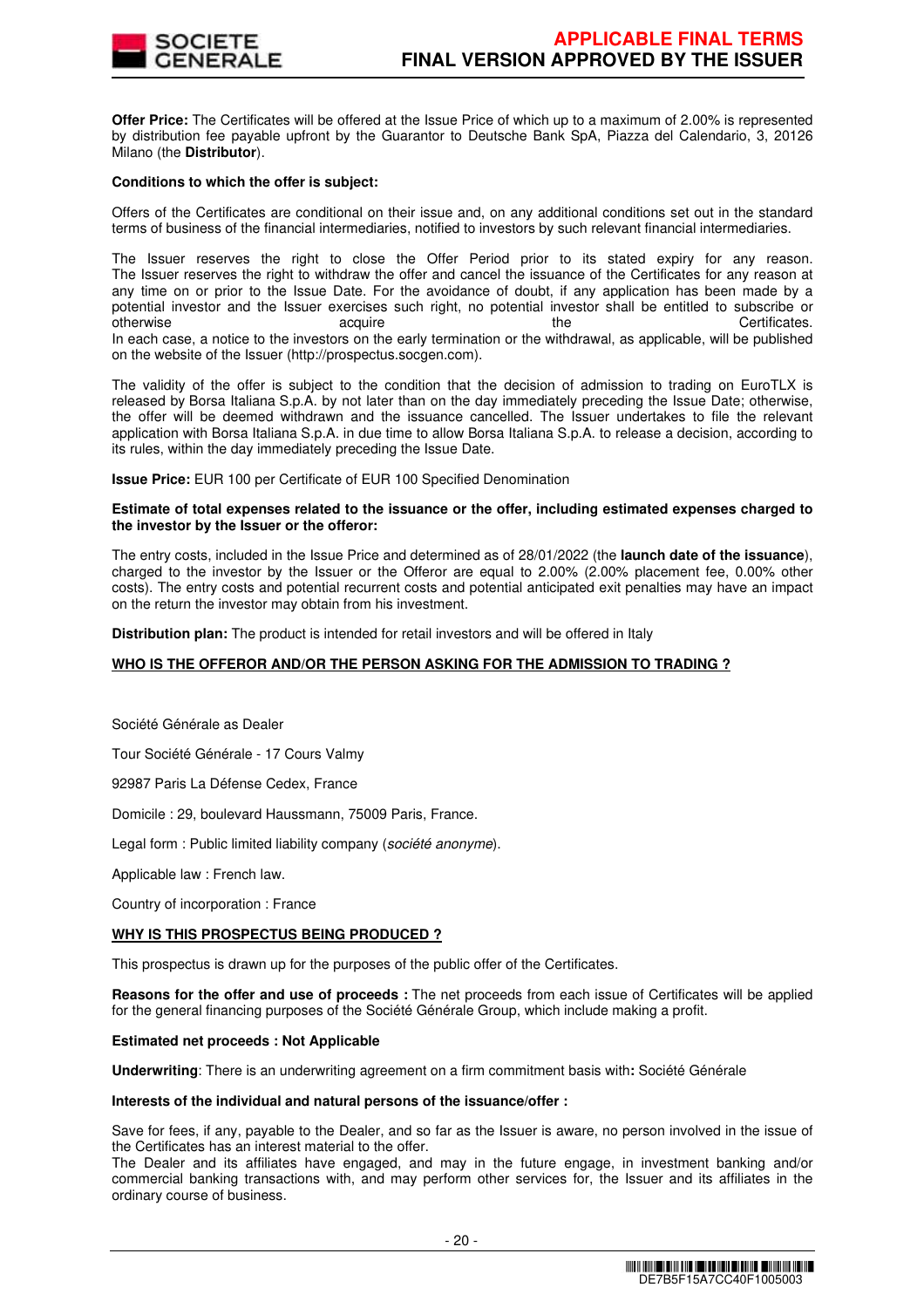

Société Générale will ensure the roles of provider of hedging instruments to the Issuer of the Certificates and Calculation Agent of the Certificates.

The possibility of conflicts of interest between the different roles of Société Générale on one hand, and between those of Société Générale in these roles and those of the Certificateholders on the other hand cannot be excluded.

Furthermore, given the banking activities of Société Générale, conflicts may arise between the interests of Société Générale acting in these capacities (including business relationship with the issuers of the financial instruments being underlyings of the Certificates or possession of non public information in relation with them) and those of the Certificateholders. Finally, the activities of Société Générale on the underlying financial instrument(s), on its proprietary account or on behalf of its customers, or the establishment of hedging transactions, may also have an impact on the price of these instruments and their liquidity, and thus may be in conflict with the interests of the Certificateholders.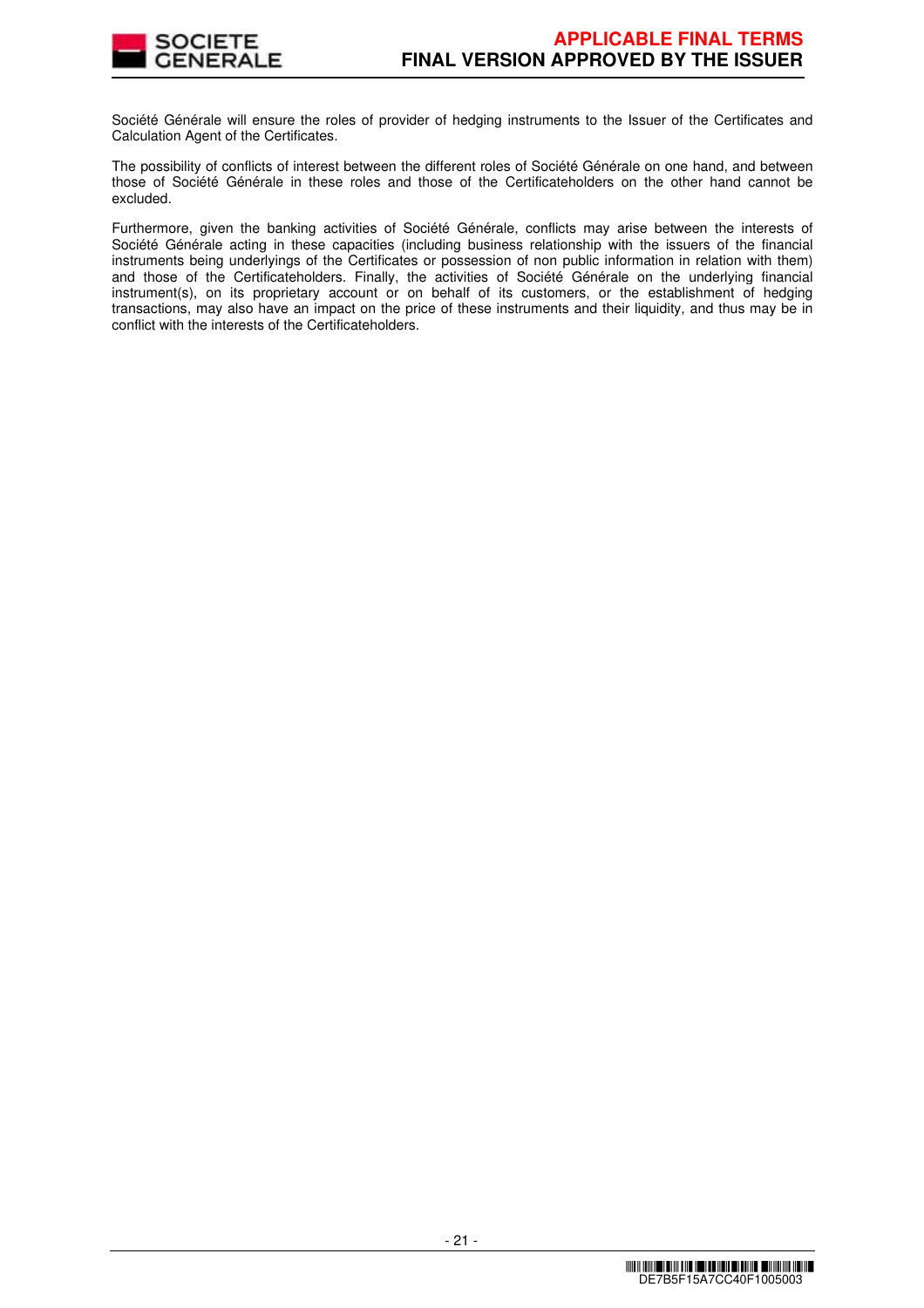

# **NOTA DI SINTESI DELL'EMISSIONE**

# **SEZIONE A – INTRODUZIONE COMPRENSIVA DELLE AVVERTENZE**

**Codice ISIN** : XS2394946680

#### **Emittente : SG Issuer**

Domicilio : 16, boulevard Royal, L-2449 Luxembourg

Numero di telefono : + 352 27 85 44 40

Legal entity identifier (LEI) : 549300QNMDBVTHX8H127

### **Offerente e/o soggetto che richiede l'ammissione alle negoziazioni :**

Societe Generale

Tour Société Générale - 17 Cours Valmy

92987 Paris La Défense Cedex, France

Sede legale : 29, boulevard Haussmann, 75009 Paris, France.

Legal entity identifier (LEI) : O2RNE8IBXP4R0TD8PU41

### **Individuazione e contatti dell'autorità competente per l'approvazione del prospetto:**

Approvato dalla Commission de Surveillance du Secteur Financier (CSSF)

110, route d'Arlon L-2991, Luxembourg

E-Mail : direction@cssf.lu

**Data di approvazione del prospetto:** 04/06/2021

#### **AVVERTENZE**

La presente nota di sintesi deve essere letta come un'introduzione al prospetto di base (il **Prospectus**).

Qualsiasi decisione di investire nei certificati (i **Certificati**) emessi sulla base Prospetto deve basarsi su una valutazione complessiva del Prospetto da parte dell'investitore.

**I potenziali investitori devono essere consapevoli del fatto che questi Certificati potrebbero essere volatili e che potrebbero non ricevere alcun interesse e potrebbero perdere tutto o una parte sostanziale del loro investimento.** 

Qualora sia proposto un ricorso dinanzi all'autorità giudiziaria in merito alle informazioni contenute nel Prospetto e nelle relative Condizioni Definitive, il ricorrente potrebbe essere tenuto a sostenere i costi della traduzione del Prospetto di Base prima dell'inizio del procedimento, ai sensi della legislazione nazionale degli Stati Membri.

Nessun soggetto che ha provveduto alla predisposizione della presente nota di sintesi, compresa l'eventuale traduzione, potrà essere ritenuto responsabile civilmente, salvo che questa risulti fuorviante, imprecisa o incoerente se letta congiuntamente alle altre parti del Prospetto, o non offra, se letta congiuntamente alle altre parti del Prospetto, informazioni essenziali volte ad agevolare la decisione dell'investitore di investire nei Certificati.

**State per acquistare un prodotto che non è semplice e può essere di difficile comprensione.**

# **SEZIONE B – INFORMAZIONI CHIAVE SULL'EMITTENTE**

# **CHI È L'EMITTENTE DEI TITOLI?**

**Emittente : SG Issuer** (o l'**Emittente**)

Domicilio: 16, boulevard Royal, L-2449 Luxembourg

Legal entity identifier (LEI) : 549300QNMDBVTHX8H127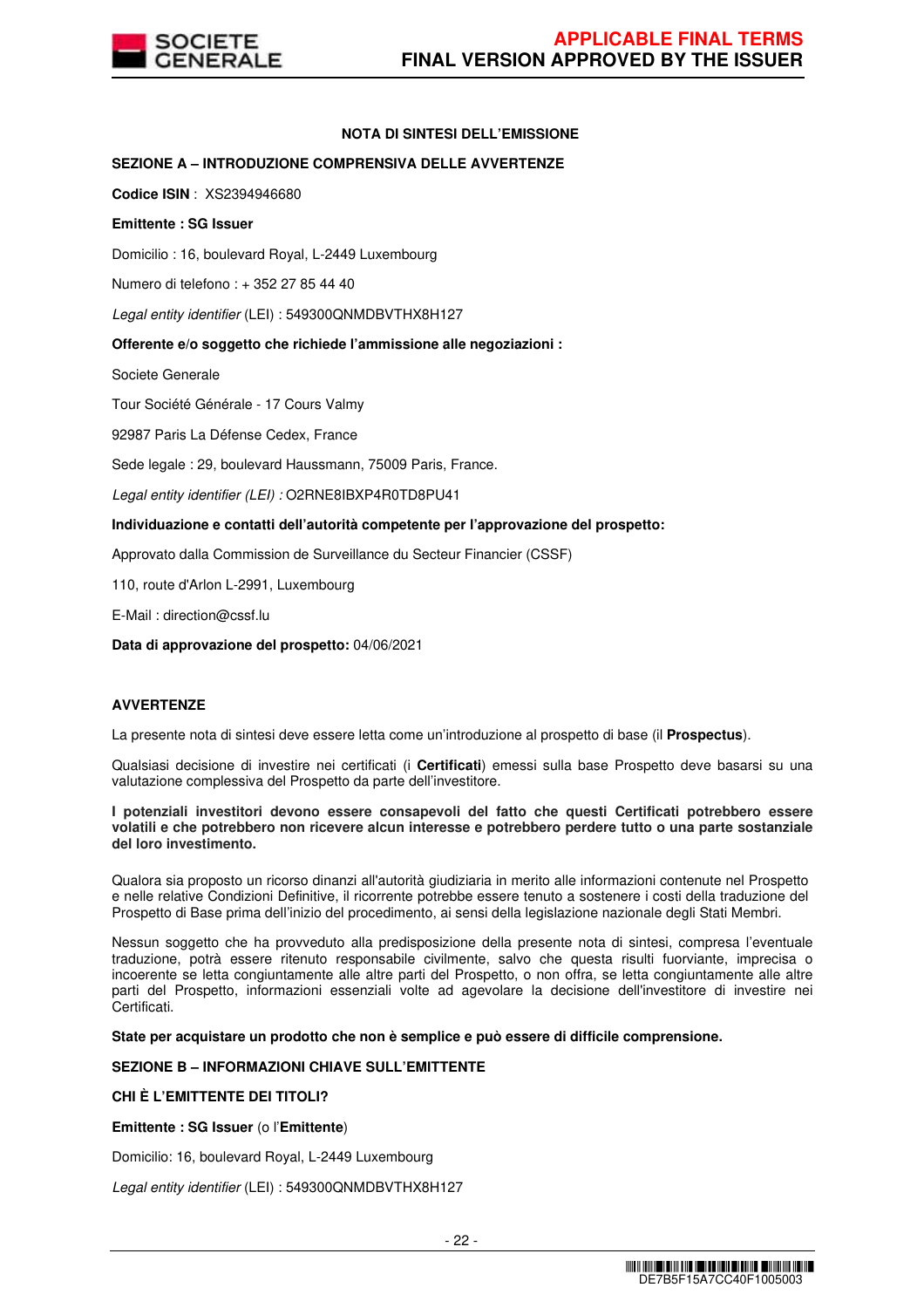

Giurisdizione di riferimento: diritto lussemburghese.

Paese di costituzione: Lussemburgo.

#### **Società di revisione : Ernst & Young S.A.**

Le attività principali di SG Issuer sono rappresentate dalla raccolta di fondi tramite l'emissione di warrant e titoli di debito destinati al collocamento presso clienti istituzionali o retail tramite collocatori associati a Société Générale. I fondi derivanti all'emissione di tali titoli di debito vengono quindi concessi in prestito a Société Générale ed altri membri del Gruppo.

Le azioni di SG Issuer sono detenute al 99,8 per cento. da Société Générale Luxembourg e allo 0,2 per cento. di Société Générale. È una società completamente consolidata.

In conformità allo statuto, l'Emittente è gestita da un Consiglio Direttivo sotto la supervisione di un Consiglio di Sorveglianza. I membri del Consiglio Direttivo sono Laurent Weil, Thierry Bodson, Pascal Jacob, Yves Cacclin, Alexandre Galliche, Estelle Stephan Jaspard e Christian Rousson (ciascuno individualmente un **Amministratore**  e collettivamente il **Consiglio di Amministrazione**). Laurent Weil, Thierry Bodson, Pascal Jacob, Yves Cacclin, Alexandre Galliche, Estelle Stephan Jaspard e Christian Rousson esercitano la loro attività di management a tempo pieno all'interno del Gruppo Societe Generale

### **QUALI SONO LE INFORMAZIONI FINANZIARIE CHIAVE RELATIVE ALL'EMITTENTE?**

#### **Conto economico**

| (in migliaia di $\epsilon$ )                                                                       | 31 dicembre 2020       | 31 dicembre 2019       |  |
|----------------------------------------------------------------------------------------------------|------------------------|------------------------|--|
|                                                                                                    | (soggetto a revisione) | (soggetto a revisione) |  |
| $\left\Vert \mathsf{Utile}/\mathsf{perdita} \right\Vert$ operativa $\left\Vert _{274} \right\Vert$ |                        | 210                    |  |

#### **Stato patrimoniale**

| (in migliaia di €)                                                                                                | 31 dicembre 2020<br>(soggetto a revisione) | 31 dicembre 2019<br>(soggetto a revisione) |
|-------------------------------------------------------------------------------------------------------------------|--------------------------------------------|--------------------------------------------|
| Debito finanziario netto (debiti a lungo<br>termine meno debiti a breve termine menol<br>disponibilità liquide) * | 3 7 0 7                                    | $-17975$                                   |
| (attività<br>correntil<br>corrente<br>Rapporto<br>/passività correnti)                                            | N/A                                        | N/A                                        |
| Rapporto debito e capitale (passività totali<br>/capitale azionario totale)                                       | N/A                                        | N/A                                        |
| Tasso di copertura degli interessi (reddito<br>operativo/spesa per interessi)                                     | N/A                                        | N/A                                        |

\* il debito finanziario netto è calcolato sulla base dei seguenti elementi:

| Debito finanziario netto                      | 31/12/2020 | 31/12/2019 |
|-----------------------------------------------|------------|------------|
| Obbligazioni convertibili in azioni (1)       | 48 000     | 48 000     |
| Disponibilità liquide e mezzi equivalenti (2) | -44 293    | $-65975$   |
| Totale                                        | 3.707      | -17 975    |

(1) classificato nella voce Passività finanziarie a costo ammortizzato, si veda nota 4.3 nel bilancio 2020 e nel bilancio periodico abbreviato del 2020

(2) classificato nello Stato Patrimoniale.

#### **Flussi di cassa**

| (in migliaia di $\epsilon$ ) | $\parallel$ 31 dicembre 2020 | 31 dicembre 2019                                                                                        |
|------------------------------|------------------------------|---------------------------------------------------------------------------------------------------------|
|                              |                              | $\left\  \text{(soggetto a revisione} \right\  \text{ (soggetto a revisione) } \ ^{\shortmid \text{ }}$ |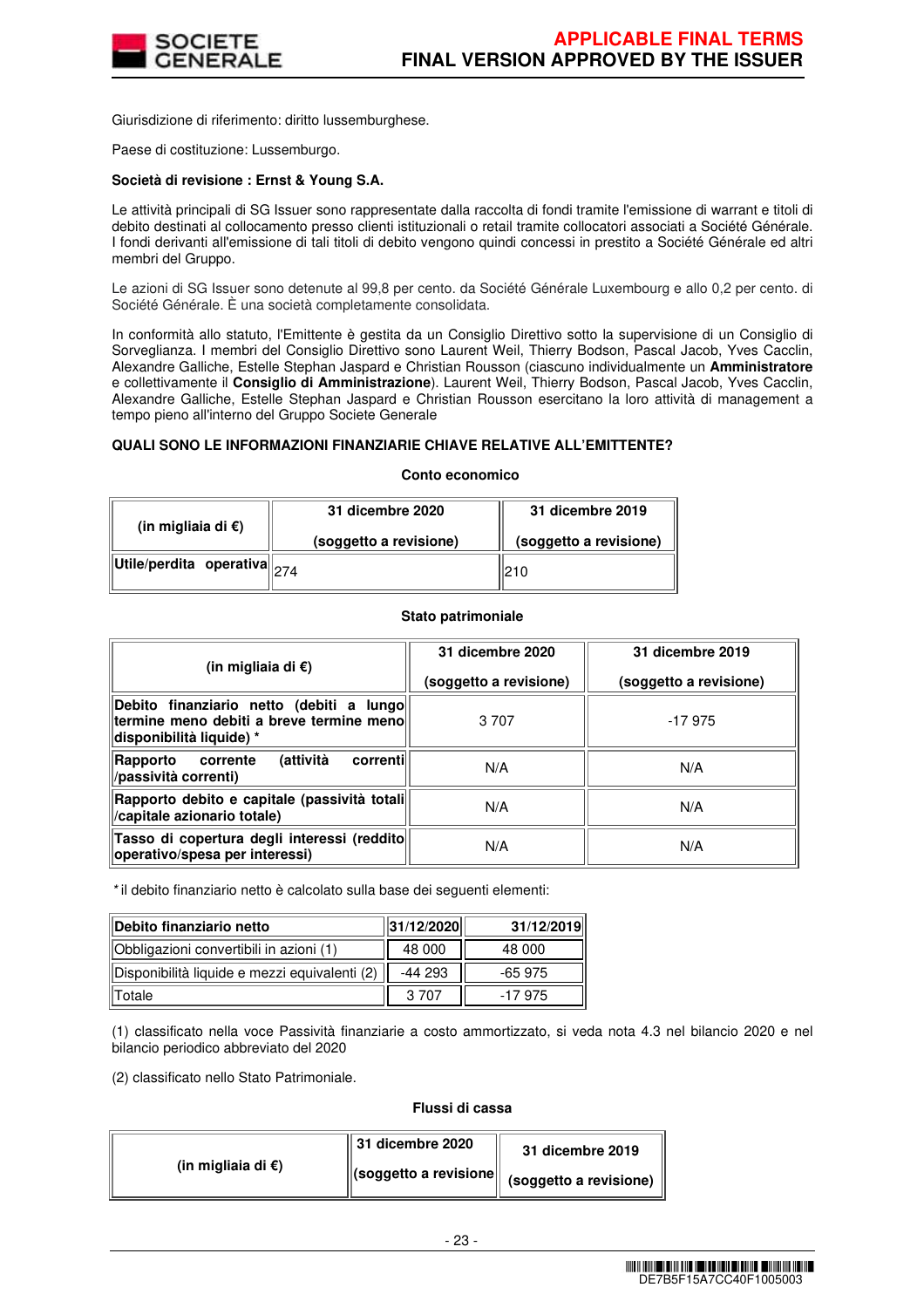

| Flussi di cassa netti da attività<br>operative         | 13446   | 44 845  |
|--------------------------------------------------------|---------|---------|
| Flussi di cassa netti da attivitàl<br>finanziarie      | (35129) | (58454) |
| Flussi di cassa netti da attività dill<br>investimento |         |         |

# **QUALI SONO I RISCHI CHIAVE SPECIFICI DELL'EMITTENTE?**

In caso di inadempimento o fallimento dell'Emittente, l'investitore ha diritto di ricorso soltanto nei confronti di Société Générale e, in caso di bail-in applicato ai titoli dell'emittente o ai prodotti strutturati di Société Générale, è esposto al rischio di perdita totale o parziale dell'importo investito o di sua conversione in titoli (di capitale o di debito) o di spostamento della scadenza, senza alcuna garanzia o compensazione.

#### **SEZIONE C. INFORMAZIONI CHIAVE SUI TITOLI**

#### **QUALI SONO LE CARATTERISTICHE PRINCIPALI DEI TITOLI?**

**Codice ISIN:** XS2394946680 **Numero di Certificati:** fino a 50000

| Valuta<br><b>Prodotto</b>                 | $\bar{\mathsf{del}}\vert\vert_{\mathsf{EUR}}$                                                                | Valuta di Regolamento                         | <b>EUR</b>                                                               |
|-------------------------------------------|--------------------------------------------------------------------------------------------------------------|-----------------------------------------------|--------------------------------------------------------------------------|
| Sede<br>negoziazione                      | EuroTLX, un Sistema<br>di Multilaterale di Negoziazione<br>organizzato e gestito da Borsa<br>Italiana S.p.A. | <b>Valore Nominale</b>                        | 100 EUR per Certificato                                                  |
| Investimento<br><b>Minimo</b>             | 100 EUR                                                                                                      | <b>Prezzo di Emissione</b>                    | 100% del Valore Nominale                                                 |
| Data di Scadenza 104/08/2023              |                                                                                                              | Rimborso minimo                               | No, è possibile subire una<br>perdita anche totale<br>dell'investimento. |
| <b>Barriera</b><br>Capitale               | $\bar{\bf s}$ ul $\left\ _{50\%}\right\ $                                                                    | Tipologia<br><b>Barriera</b><br>Capitale      | sul Rilevazione solo alla Data<br>di Valutazione Finale                  |
| <b>Barriera</b><br>Premio                 | $\tilde{  }$ sul $  _{50\%}$                                                                                 | Premio                                        | 12,1%                                                                    |
| Barriera di<br>Liquidazione<br>Anticipata | 100%                                                                                                         | Premio alla Liquidazione<br><b>Anticipata</b> | 12,1%                                                                    |

| <b>ISottostante di Riferimento</b>  | <b>Identificatore</b> | <b>Borsa di Riferimento</b> | <b>Valuta</b> |
|-------------------------------------|-----------------------|-----------------------------|---------------|
| ASML Holding NV                     | INL0010273215         | Euronext Amsterdam          | <b>EUR</b>    |
| IBNP Paribas SA                     | FR0000131104          | ' Euronext Paris            | <b>IEUR</b>   |
| LVMH Moet Hennessy Louis Vuitton SE | FR0000121014          | Euronext Paris              | <b>IEUR</b>   |

Questo prodotto è un certificato regolato dalla legge inglese.

Questo prodotto è concepito per pagare un premio condizionale al momento della liquidazione. E' possibile che il prodotto sia automaticamente rimborsato

anticipatamente in base a condizioni predefinite. Se il prodotto non è rimborsato anticipatamente, sia il premio che l' importo di liquidazione del capitale a scadenza saranno legati alla performance dei sottostanti. Il capitale investito sarà da considerarsi totalmente a rischio investendo in questo prodotto.

Il Sottostante di Riferimento è il Sottostante con il livello più basso registrato alla data di valutazione rilevante.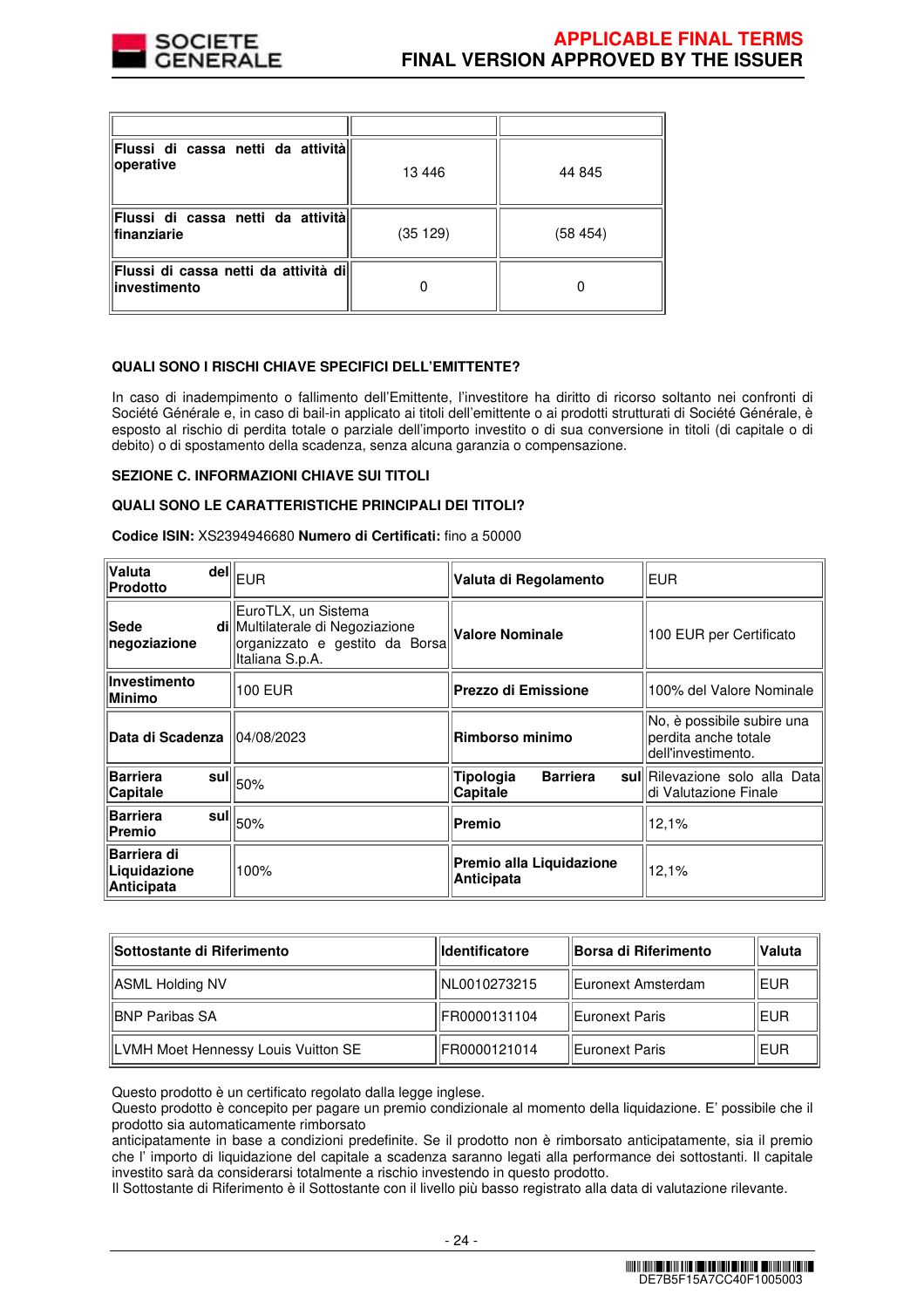

Premio

Se il prodotto non è stato rimborsato anticipatamente:

- Alla Data di Valutazione Finale, se il livello del Sottostante di Riferimento è pari o superiore alla Barriera sul Premio, si riceverà il Premio alla data di pagamento.

- Altrimenti, non si riceverà il Premio.

Liquidazione Anticipata Automatica

Se il livello del Sottostante di Riferimento viene registrato ad un valore pari o superiore alla Barriera di Liquidazione Anticipata in un qualsiasi giorno durante il Periodo di Osservazione della Liquidazione Anticipata, il prodotto sarà rimborsato anticipatamente e si riceverà:

100% del Valore Nominale più il Premio di Liquidazione Anticipata.

Liquidazione Finale

Alla Data di Scadenza, a condizione che il prodotto non sia stato rimborsato anticipatamente, si riceverà un importo finale di liquidazione.

- Se il Livello Finale del Sottostante di Riferimento è pari o superiore alla Barriera sul Capitale,si riceverà:

100% del Valore Nominale.

- Altrimenti, si riceverà il Livello Finale del Sottostante di Riferimento moltiplicato per il Valore Nominale. In questo scenario, si andrà incontro ad una perdita parziale o totale del capitale investito.

Ulteriori Informazioni

- Il livello di ogni sottostante corrisponde al suo valore espresso come percentuale del suo Valore Iniziale.

- Il Valore Iniziale di ogni sottostante è il suo valore registrato alla Data di Valutazione Iniziale.

- Il Livello Finale è il livello del Sottostante di Riferimento registrato alla Data di Valutazione Finale.

- I Premi sono espressi come percentuale del Valore Nominale.

- Il verificarsi di eventi straordinari potrebbe causare modifiche dei termini del prodotto o il suo rimborso anticipato. Ciò potrebbe comportare perdite sul capitale investito.

- Il prodotto è disponibile mediante un'offerta pubblica durante il periodo di offerta applicabile nelle seguenti giurisdizioni: Italia

| Data di Emissione                                                            | 16/02/2022                                   |
|------------------------------------------------------------------------------|----------------------------------------------|
| Valutazione 28/01/2022<br>di<br><b>Data</b><br>Iniziale                      |                                              |
| Valutazione 28/07/2023<br>di<br><b>Data</b><br>Finale                        |                                              |
| Data di Scadenza                                                             | 04/08/2023                                   |
| Date di Valutazione del 28/07/2023<br>Premio                                 |                                              |
| Periodo di<br><b>Osservazione della</b><br>Liquidazione<br><b>Anticipata</b> | 28/10/2022 (compreso) - 28/07/2023 (escluso) |

#### **Rinuncia ai diritti di compensazione**

I Portatori dei Certificati rinunciano a qualsiasi diritto di compensazione e ritenzione con riferimento ai Certificati, nella misura consentita dalla legge.

# **Giurisdizione applicabile**

L'Emittente accetta la competenza dei tribunali inglesi in relazione a qualunque controversia nei confronti dell'Emittente, e che i Portatori dei Certificati possano promuovere un'azione legale innanzi a qualunque altro tribunale competente.

# **Priorità:**

I Certificati sono obbligazioni dirette, incondizionate, non garantite e non subordinate dell'Emittente e saranno pari passu rispetto a tutte le altre obbligazioni dirette, incondizionate, non garantite e non subordinate dell'Emittente, presenti e future, in circolazione.

Il Portatore dell'obbligazione prende atto e accetta che in caso di risoluzione ai sensi della Direttiva 2014/59/UE che riguardi le passività dell'Emittente ovvero le passività di Societe Generale non subordinate, di tipo senior preferred, strutturate e rilevanti ai fini del rapporto LMEE, I Certificati possono essere oggetto di riduzione totale o parziale degli importi in relazione ad esse dovuti, su base permanente; di conversione in tutto o in parte degli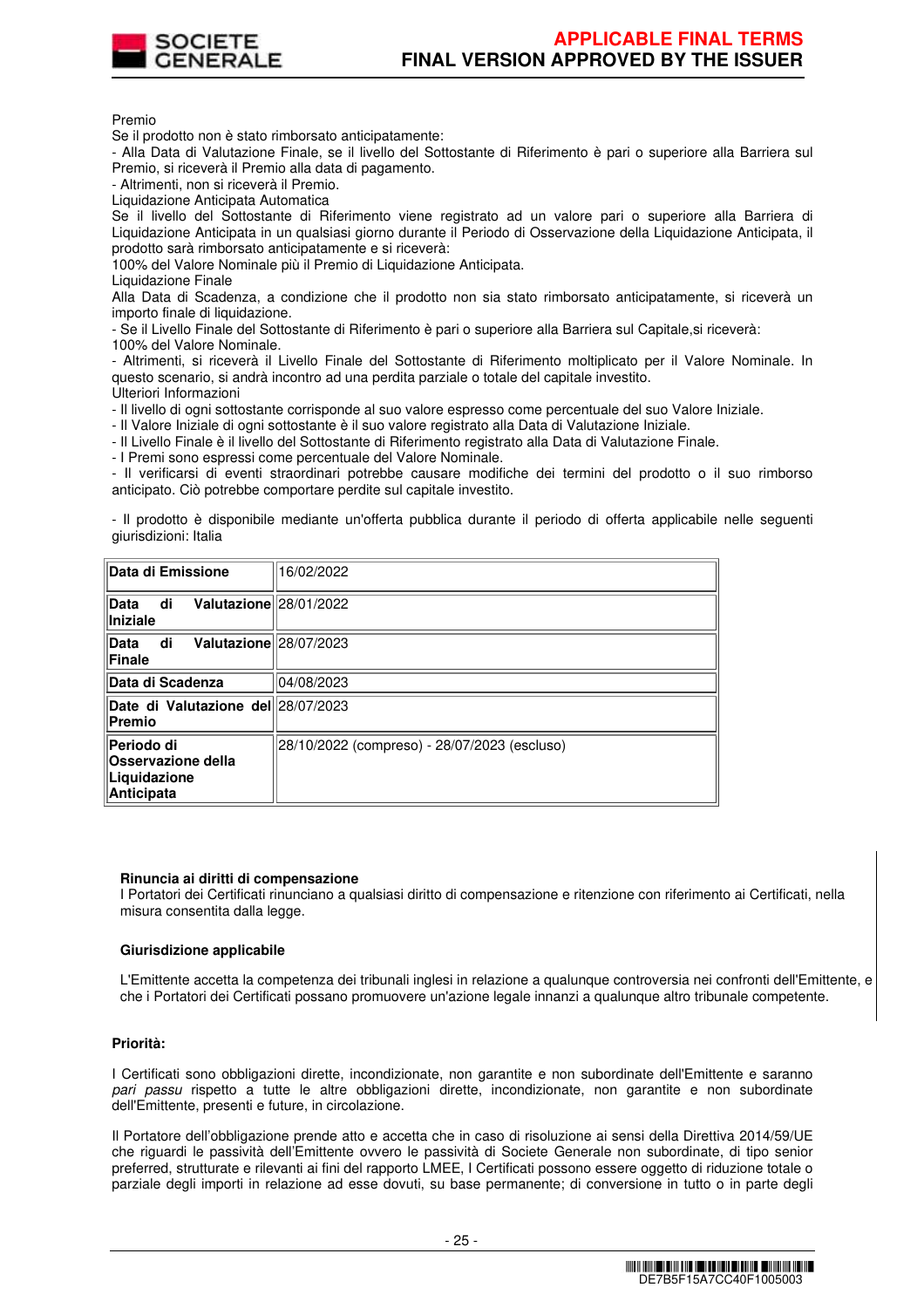

import dovuti in azioni o altri titoli dell'Emittente o del Garante o di altro soggetto; di cancellazione; e/o di modifica della scadenza dei Certificati ovvero modifica del calendario o dell'importo degli interessi.

# **RESTRIZIONI ALLA LIBERA TRASFERIBILITÀ DEI CERTIFICATI**

Non Applicabile. Non sussiste alcuna limitazione alla libera trasferibilità dei Certificati, ferme restando le restrizioni di vendita e trasferimento eventualmente in vigore in talune giurisdizioni, incluse le restrizioni applicabili all'offerta e alla vendita a, o per conto o a beneficio di, Cessionari Autorizzati

Un Cessionario Consentito indica qualsiasi soggetto che (i) non è una U.S. person secondo la definizione di cui al Regulation S; e (ii) non è un soggetto che rientra in una qualsiasi definizione di soggetto U.S. ai fini di qualsivoglia regola CEA o CFTC, o linee guida o ordinanze proposte o emesse da CEA (per fini di chiarezza, qualsiasi soggetto che non sia un "soggetto non statunitense" ai sensi della norma CFTC 4.7(a)(1)(iv), ma escludendo, ai fini della sottosezione (D), l'eccezione riferita a qualsiasi soggetto qualificato ed idoneo che non sia un "soggetto non statunitense", sarà considerato un soggetto U.S.); e (iii) non è "soggetto U.S." ai sensi delle norme definitive di attuazione dei requisiti di mantenimento del rischio di credito di cui alla Sezione 15G del U.S. Securities Exchange Act del 1934 e successive modifiche (le **Regole U.S. di Mantenimento del Rischio**) (un **Soggetto U.S. al Mantenimento del Rischio**).

### **DOVE SARANNO NEGOZIATI I TITOLI?**

#### **Ammissione alle negoziazioni:**

Sarà presentata domanda di ammissione alla negoziazione dei Certificati sul Sistema Multilaterale di Negoziazione denominato EuroTLX "MTF"), organizzato e gestito da Borsa Italiana S.p.A.

**Non vi è alcuna certezza che la negoziazione dei Certificati sia approvata a partire dalla Data di Emissione, dato che se Borsa Italiana S.p.A. non dovesse rilasciare la sua decisione di ammissione alla negoziazione entro il giorno immediatamente antecedente la Data di Emissione, la Sezione "Condizioni a cui è soggetta l'offerta" di questa Nota di Sintesi Specifica deve essere applicata.** 

#### **I TITOLI SONO ASSISTITI DA UNA GARANZIA?**

#### **Natura e scopo della garanzia**

I Certificati sono incondizionatamente e irrevocabilmente garantiti da Société Générale (il **Garante**) ai sensi della garanzia regolata dal diritto francese stipulata in data 04/06/2021 (la **Garanzia**).

La Garanzia costituisce un'obbligazione diretta, incondizionata, non garantita e non subordinata del Garante, con il rango di obbligazione senior preferred di cui all'articolo L. 613-30-3-I-3° del Codice e sarà almeno pari passu rispetto a tutte le altre obbligazioni, esistenti e future, dirette, incondizionate, non garantite e senior preferred del Garante, ivi comprese quelle relative ai depositi.

Qualsiasi riferimento a somme o importi pagabili dall'Emittente, garantiti dal Garante ai sensi della Garanzia, dovrà essere rivolto a somme e/o importi direttamente ridotti, e/o in caso di conversione in equity, ridotte dell'importo di tale conversione, e/o altrimenti modificati di volta in volta in seguito all'applicazione del potere di bail-in di qualsivoglia autorità pertinente ai sensi della direttiva 2014/59/UE del Parlamento Europeo e del Consiglio dell'Unione Europea.

#### **Descrizione del Garante**

Il Garante, Société Générale è la società controllante del Gruppo Société Générale.

Sede legale: 29, boulevard Haussmann, 75009 Parigi, Francia.

Forma giuridica: Società per azioni a responsabilità limitata pubblica (société anonyme).

Legislazione di riferimento dell'Emittente: diritto francese.

Paese di costituzione: Francia

Legal entity identifier (LEI) : O2RNE8IBXP4R0TD8PU41

Il Garante può intraprendere su base regolare, come ciò è definito nelle condizioni fissate dal French Banking and Financial Regulation Committee, tutte le operazioni salvo quelle sopra menzionate, ivi inclusa in particolare l'attività di brokeraggio assicurativo.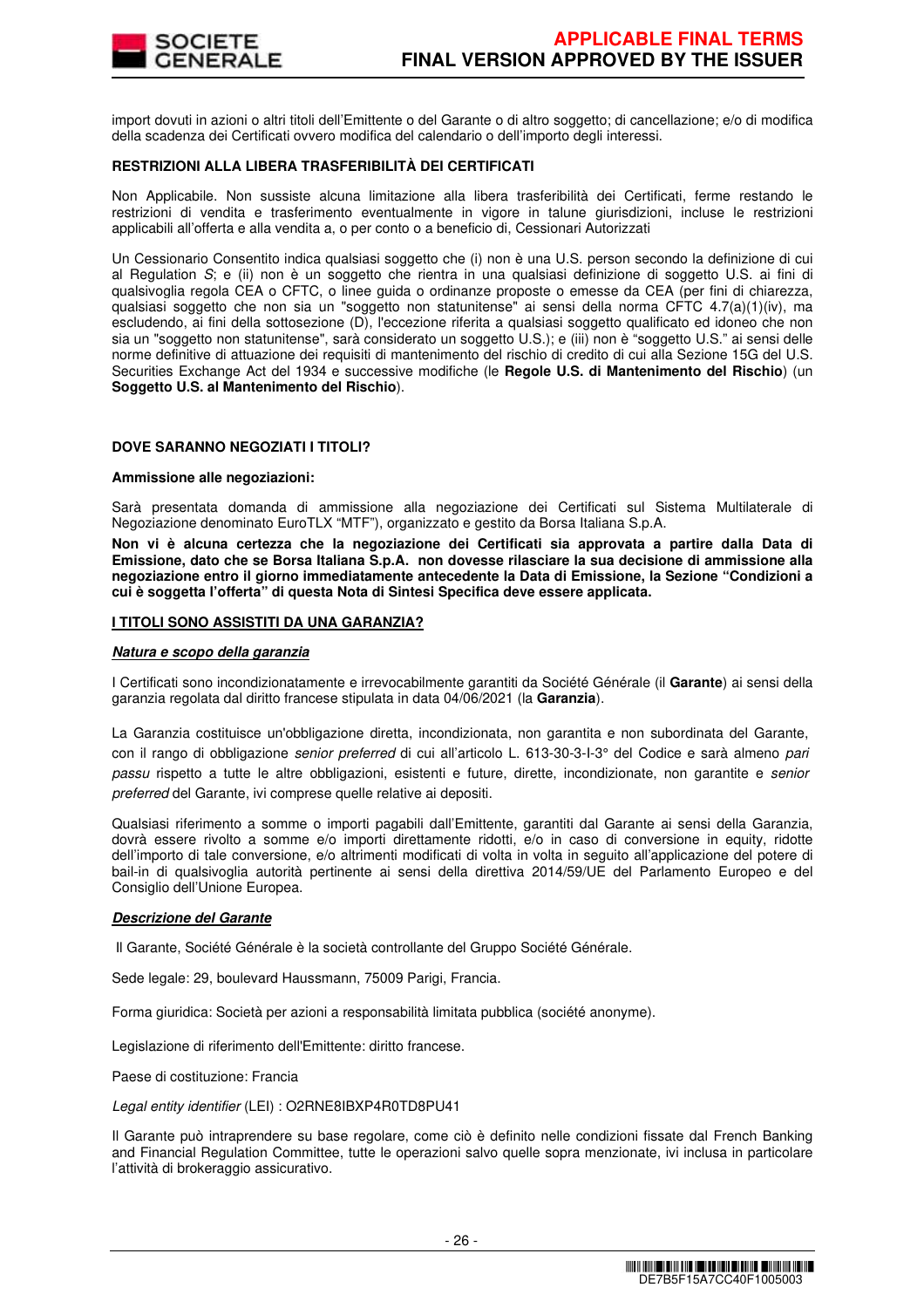

In generale, il Garante può svolgere, per conto proprio, per conto di terzi o congiuntamente, tutte le attività finanziarie, commerciali, industriali, relative all'agricoltura, alla proprietà personale o immobiliare, direttamente o indirettamente legate alle attività sopra menzionate o che possono facilitare lo svolgimento di tali attività.

#### **Informazioni finanziarie chiave del Garante:**

# **Conto economico**

| In miliardi di euro                                                                                                                                                                           | <b>Primo Trimestre</b><br>2021 (non<br>soggetto a<br>revisione) | 31.12.2020<br>(soggetto a<br>revisione) | <b>Primo Trimestre</b><br>2020 (non<br>soggetto a<br>revisione) | 31.12.2019<br>(soggetto a<br>revisione) |
|-----------------------------------------------------------------------------------------------------------------------------------------------------------------------------------------------|-----------------------------------------------------------------|-----------------------------------------|-----------------------------------------------------------------|-----------------------------------------|
| Reddito netto da interessi (o<br>equivalente)<br>(Totale interessi attivi e passivi)***                                                                                                       | N/A                                                             | 10,473                                  | N/A                                                             | 11,185                                  |
| Reddito netto da fee e commissioni<br>(Fee Totali e spese)                                                                                                                                    | N/A                                                             | 4,917                                   | N/A                                                             | 5,257                                   |
| Perdita netta da riduzione durevole<br>di valore delle attività finanziarie<br>(Costo del rischio)                                                                                            | (276)                                                           | (3,306)                                 | (820)                                                           | (1,278)                                 |
| Reddito netto da trading<br>(Utili e perdite nette su transazioni<br>finanziarie)                                                                                                             | N/A                                                             | 2,851                                   | N/A                                                             | 4,460                                   |
| Misura della performance finanziaria<br>utilizzata dall'emittente nel bilancio<br>quale l'utile operativo<br>(Margine operativo lordo)                                                        | 1,497                                                           | 5,399                                   | 492                                                             | 6,944                                   |
| Utile o perdita netta (per il bilancio<br>consolidato utile o perdita netta<br>attribuibile ai possessori di<br>strumenti di capitale della<br>capogruppo)<br>(Utile netto, quota del gruppo) | 814                                                             | (258)                                   | (326)                                                           | $3,248*$                                |

# **Stato patrimoniale**

| In miliardi di euro                                                                    | Primo<br><b>Trimestre</b><br>2021 (non<br>soggetto a<br>revisione) | 31.12.2020<br>(soggetto a<br>revisione) | 31.12.2020<br>(soggetto a<br>revisione) | 31.12.2019<br>(soggetto a<br>revisione) | #Valore<br>risultante dal<br>più<br>Irecente<br>processo<br>revisione<br>di<br>$\mathbf{e}$<br>valutazione<br>prudenziale<br>(SREP) |
|----------------------------------------------------------------------------------------|--------------------------------------------------------------------|-----------------------------------------|-----------------------------------------|-----------------------------------------|-------------------------------------------------------------------------------------------------------------------------------------|
| <b>Totale attività</b><br>(Totale Attività)                                            | 1.503,0                                                            | 1.462,0                                 | 1.507,7                                 | 1.356,3                                 | N/A                                                                                                                                 |
| Debiti senior<br>Titoli di debito emessi)                                              | 137,2                                                              | 139,0                                   | 139,6                                   | 125,2                                   | N/A                                                                                                                                 |
| Debiti subordinati<br>(Debiti Subordinati)                                             | 16,2                                                               | 15,4                                    | 15,0                                    | 14,5                                    | N/A                                                                                                                                 |
| Prestiti e crediti dalla<br>clientela<br>(Prestiti ai clienti e costi<br>ammortizzati) | 456,5                                                              | 448,8                                   | 461,8                                   | 450,2                                   | N/A                                                                                                                                 |
| Depositi dalla clientela<br>(Depositi dalla clientela)                                 | 467,7                                                              | 456,1                                   | 442,6                                   | 418,6                                   | N/A                                                                                                                                 |
| <b>Totale capitale</b><br>(Patrimoni netto, subtotale<br>equity, quota del gruppo)     | 62,9                                                               | 61,7                                    | 62,6                                    | 63,5                                    | N/A                                                                                                                                 |
| Prestiti non performing                                                                | 17,4                                                               | 17,0                                    | 16,6                                    | 16,2                                    | N/A                                                                                                                                 |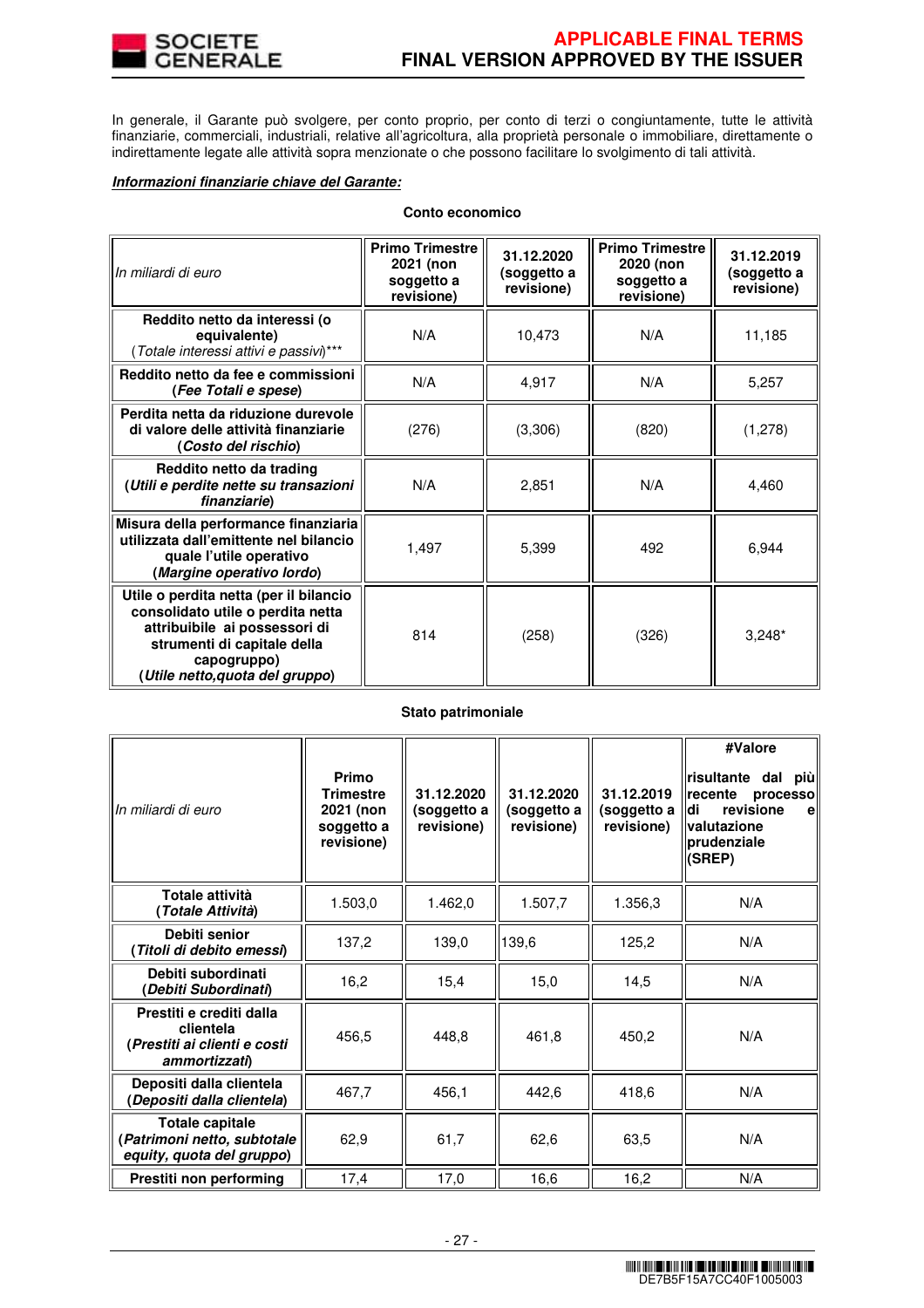

| (sulla base di importo netto)<br>iscritto in bilancio / prestiti<br>e crediti)<br>(Prestiti dubbi)                                                                                             |                |          |       |       |          |
|------------------------------------------------------------------------------------------------------------------------------------------------------------------------------------------------|----------------|----------|-------|-------|----------|
| Rapporto di Common<br>Equity Tier 1 capital (CET1)<br>(o altro rapporto di capitale<br>di adeguatezza prudenziale<br>a seconda dell'emissione)<br>(Rapporto di Common<br><b>Equity Tier 1)</b> | $13,5\%$ $(1)$ | 13,4%(1) | 12,6% | 12,7% | 9,03% ** |
| Rapporto di capitale totale<br>(Rapporto di capitale totale)                                                                                                                                   | $19,1%$ $(1)$  | 19,2%(1) | 18,0% | 18,3% | N/A      |
| Rapporto di leva calcolato<br>secondo il quadro<br>regolamentare applicabile<br>(Rapporto di leva CRR a<br>pieno carico)                                                                       | $4,5%$ (1)     | 4,8%(1)  | 4,2%  | 4,3%  | N/A      |

\* Dal 01 gennaio 2019, in linea con le modifiche allo IAS 12 "Imposte sul Reddito", il risparmio fiscale relativo al pagamento di cedole su subordinati senza date e note fortemente subordinate, in precedenza registrate nelle riserve consolidate, è ora riconosciuto come reddito nella linea "imposte sul reddito".

\*\*Considerando i buffers regolamentari combinati, il livello del rapporto CET1 che attiverebbe il meccanismo dell'Importo Massimo Distribuibile sarebbe pari a 9,03% al 31 marzo 2021.

\*\*\* I titoli in corsivo si riferiscono ai titoli utilizzati nel bilancio

#### (1) Phased-in ratio

#### **Rischi chiave specifici del garante**

Considerando che Société Générale è garante e controparte delle operazioni di copertura dell'Emittente, gli investitori sono essenzialmente esposti al rischio di credito di Société Générale e non hanno ricorso nei confronti dell'Emittente in caso di inadempimento dell'Emittente.

#### **QUALI SONO I RISCHI CHIAVE SPECIFICI DEI TITOLI?**

La vendita dei Certificati prima della prevista data di scadenza determinerà la perdita della protezione totale dell'importo investito**.**

Benché sia oggetto di impegni di market making, la liquidità del prodotto può essere influenzata dal verificarsi di circostanze eccezionali che potrebbero rendere difficile vendere il prodotto o comunque ad un prezzo che produce la perdita totale o parziale dell'importo investito.

I Certificati possono essere rimborsati anticipatamente automaticamente quando il livello del(i) Sottostante(i) raggiungono un certo livello. Gli Investori non beneficeranno della performance del(i) Sottostante(i) successivamente a tal evento.

Il valore di mercato dei Certificati dipende dall'evoluzione dei parametri di mercato al momento dell'uscita (livello dei prezzi dei Sottostanti, tassi di interesse, volatilità e credit spreads) e può pertanto comportare un rischio di perdita totale o parziale dell'importo inizialmente investito

Il verificarsi di eventi non legati al Sottostante (quali la modifica di previsioni di legge, inclusa la normativa fiscale, eventi di forza maggiore) possono determinare il rimborso anticipato dei Certificati e quindi la perdita totale o parziale dell'importo investito.

Il verificarsi di eventi relativi al Sottostante ovvero a operazioni di copertura può determinare la necessità di rettifiche, de-indicizzazioni, sostituzione del Sottostante, e di conseguenza a perdite del capitale investito, anche in caso di prodotti a capitale protetto.

Se la valuta di riferimento delle attività principali dell'investitore è diversa da quella del prodotto, l'investitore è esposto al rischio di cambio, in particolare in caso di controlli sul cambio, che potrebbero ridurre l'importo investito.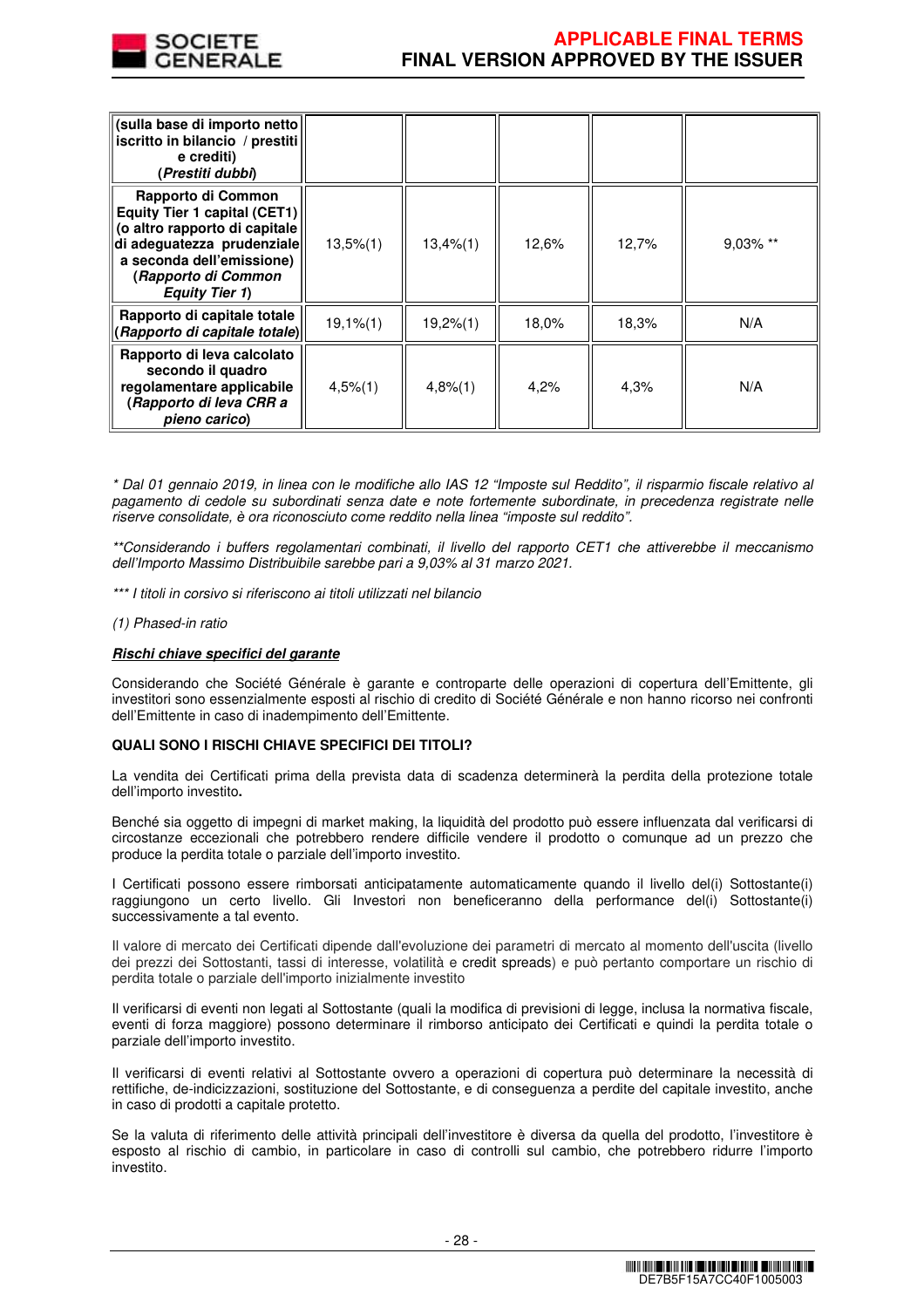**SEZIONE D – INFORMAZIONI CHIAVE SULL'OFFERTA AL PUBBLICO DEI TITOLI E/O SULL'AMMISSIONE ALLE NEGOZIAZIONI SU DI UN MERCATO REGOLAMENTATO**

# **IN BASE A QUALI CONDIZIONI E ORIZZONTE TEMPORALE POSSO INVESTIRE IN QUESTI TITOLI?**

### **DESCRIZIONE DELLE MODALITÀ DELL'OFFERTA:**

**Giurisdizione dell'offerta al pubblico non esente:** Italia

#### **Periodo di Offerta:**

Dal 04 febbraio 2022 (incluso) alle 09:00 CET (Central European Time) al 11 febbraio 2022 (incluso), alle 16:00 CET, salvo chiusura anticipata del Periodo di Offerta, come descritto di seguito.

I Certificati verranno collocati:

(a) all'interno dei locali del Collocatore, presso le loro sedi e le filiali;

(b) mediante offerta fuori sede ai sensi dell'articolo 30 e dell'articolo 31 del d.lgs 24 febbraio 1998 n. 58 come successivamente modificato (il "Testo Unico della Finanza") dal 04 febbraio 2022 alle 9.00 CET al 08 febbraio 2022 (incluso), alle 16.00 CET;

salvo chiusura anticipata del Periodo d'Offerta come descritto di seguito.

Il Collocatore che intendono collocare i Certificati attraverso l'offerta fuori sede ai sensi dell'articolo 30 del Testo Unico della Finanza raccoglieranno i Moduli di adesione - invece che direttamente presso le loro filiali e uffici attraverso consulenti finanziari abilitati all'offerta fuori sede ai sensi dell'articolo 31 del Testo Unico della Finanza.

Ai sensi dell'articolo 30, comma 6, del Testo Unico della Finanza, la validità e l'efficacia dei contratti sottoscritti tramite Offerta Fuori Sede è sospesa per un periodo di 7 (sette) giorni dalla data di sottoscrizione del Modulo di Adesione da parte del relativo investitore.

Entro tale periodo gli investitori possono comunicare al relativo Collocatore il loro recesso, senza dover pagare alcun costo o commissione.

**Prezzo di Offerta:** I Certificati saranno offerti al Prezzo di Emissione, una parte del quale, pari al massimo al 2,00%, è costituita dalla commissione di distribuzione dovuta in via anticipata dal Garante a Deutsche Bank SpA, Piazza del Calendario, 3, 20126 Milano (il **Collocatore**)

#### **Condizioni a cui è soggetta l'offerta:**

L'offerta dei Certificati è subordinata alla loro emissione e a qualunque condizione aggiuntiva contenuta nei termini generali di attività degli intermediari finanziari, dagli stessi notificate agli investitori.

L'Emittente si riserva il diritto di chiudere il Periodo di Offerta prima della scadenza inizialmente stabilita per qualunque motivo.

L'Emittente si riserva il diritto di ritirare l'offerta e annullare l'emissione dei Certificati per qualunque motivo e in un qualsiasi momento alla Data di Emissione o precedentemente alla stessa. Resta inteso che qualora un potenziale investitore abbia richiesto la sottoscrizione e l'Emittente eserciti tale diritto, tale potenziale investitore non avrà alcun diritto di sottoscrivere o acquistare altrimenti i Certificati.

In ogni caso, l'avviso agli investitori relativo alla chiusura anticipata o al ritiro, a seconda dei casi, sarà pubblicato sul sito web dell'Emittente (http://prospectus.socgen.com).

La validità dell'offerta è soggetta al rilascio dell'autorizzazione alla negoziazione sull'EuroTLX da parte di Borsa Italiana S.p.A. entro e non oltre il giorno immediatamente precedente alla Data di Emissione; diversamente, l'offerta deve considerarsi ritirata e l'emissione annullata. L'Emittente s'impegna a presentare per tempo la relativa domanda a Borsa Italiana S.p.A., al fine di consentire a Borsa Italiana S.p.A. di prendere una decisione, in base ai suoi regolamenti, entro il giorno immediatamente precedente alla Data di Emissione.

**Prezzo di Emissione:** EUR 100 per Certificato di Denominazione Specificata di EUR 100

**Stima delle spese totali relative all'emissione o all'offerta, includendo la stima di eventuali spese applicate all'investitore dall'Emittente o dall'offerente:**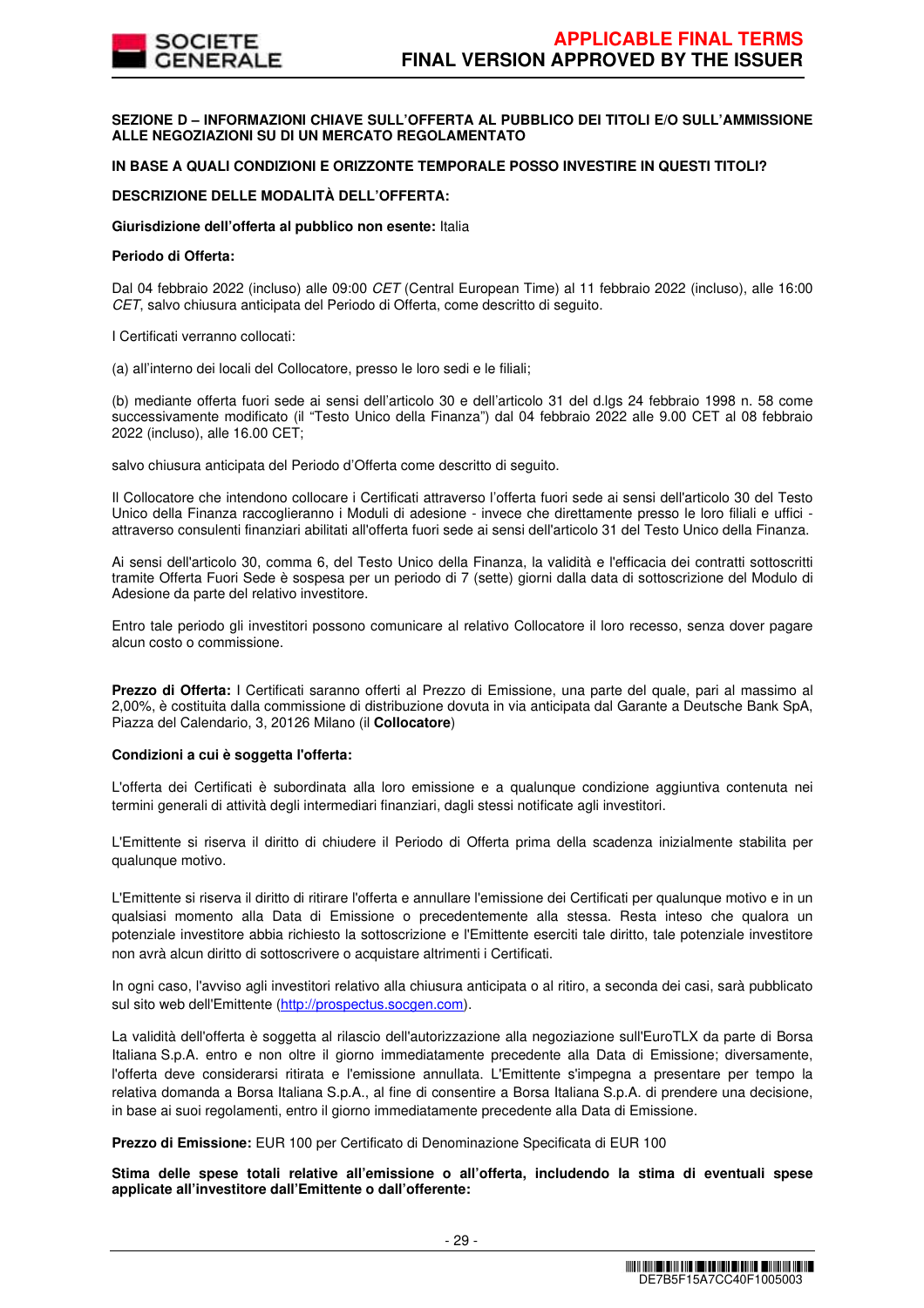

I costi di entrata, impliciti nel Prezzo di Emissione e calcolati al 28/01/2022 (la **data di lancio dell'emissione**), applicati all'investitore dall'Emittente o dall'Offerente sono pari al 2,00% (2,00 % costi di collocamento, 0,00% altri costi). I costi di entrata e i potenziali costi ricorrenti e le potenziali penali di uscita anticipata possono avere un impatto sul rendimento che l'investitore può ottenere dall'investimento.

**Piano di distribuzione:** Il prodotto è destinato ad investitori al dettaglio e sarà offerto in Italia

# **CHI è L'OFFERENTE E/O IL SOGGETTO CHE CHIEDE L'AMMISSIONE ALLE NEGOZIAZIONI ?**

Societe Generale in quanto Dealer

Tour Société Générale - 17 Cours Valmy

92987 Paris La Défense Cedex, France

Sede legale : 29, boulevard Haussmann, 75009 Paris, France.

Forma giuridica: Società per azioni a responsabilità limitata pubblica (société anonyme).

Legislazione di riferimento: diritto francese.

Paese di costituzione: Francia

### **PERCHÈ QUESTO PROSPETTO VIENE PRODOTTO?**

Questo prospetto è stato predisposto in relazione all'offerta al pubblico dei Certificati.

**Ragioni dell'offerta o dell'ammissione alle negoziazioni: i** proventi netti dell'emissione dei Certificati saranno utilizzati per le finalità generali di finanziamento del Gruppo Société Générale, che comprende il generare profitti.

**Uso dei proventi e importo stimato dei proventi: I proventi netti dell'emissione dei Certificati saranno utilizzati per le finalità generali di finanziamento del Gruppo Société Générale, che comprende il generare profitti.** 

**Impegno di sottoscrizione**: E' in essere un impegno di sottoscrizione a fermo con**:** Societe Generale.

#### **Interessi delle persone fisiche e giuridiche coinvolte nell'emissione/offerta :**

Ad eccezione delle eventuali commissioni dovute al Dealer,e per quanto l'Emittente ne sa, nessuna persona coinvolta nell'emissione dei Certificati ha un interesse rilevante nell'Offerta.

Il Dealer e le sue affiliate si sono impegnate, e potrebbero in futuro impegnarsi, in operazioni di investment banking e/o commercial banking transactions, e potrebbero nel corso ordinario del business eseguire altri servizi per l'Emittente e le sue affiliate.

Société Générale ricoprirà i ruoli di fornitore di strumenti di copertura a favore dell'Emittente e di Agente di Calcolo dei Certificati.

La possibilità di conflitti di interesse tra i vari ruoli di Société Générale, da un lato, e, d'altro lato, tra quelli di Société Générale nello svolgimento di questi ruoli e quelli dei Portatori dei Certificati, non può escludersi.

Inoltre, considerata l'attività bancaria di Société Générale, conflitti di interesse potrebbero sorgere tra gli interessi di Société Générale nello svolgimento di tali attività (inclusa la detenzione di informazioni non pubbliche in relazione ai sottostanti dei Certificati) e quelli dei Portatori dei Certificati. Infine, le attività di Société Générale sullo/sugli strumento/i finanziario/i sottostante/i, per conto della proprietà ovvero per conto dei propri clienti, oppure il porre in essere transazioni di copertura, può anche avere un impatto sul prezzo di questi strumenti e sulla loro liquidità, e ciò potrebbe configgere con gli interessi dei Portatori dei Certificati.

Société Générale ricoprirà i ruoli di fornitore di strumenti di copertura a favore dell'Emittente e di Agente di Calcolo dei Certificati.

La possibilità di conflitti di interesse tra i vari ruoli di Société Générale, da un lato, e, d'altro lato, tra quelli di Société Générale nello svolgimento di questi ruoli e quelli dei Portatori dei Certificati, non può escludersi.

Inoltre, considerata l'attività bancaria di Société Générale, conflitti di interesse potrebbero sorgere tra gli interessi di Société Générale nello svolgimento di tali attività (incluse le relazioni di affari con gli emittenti degli strumenti finanziari che sono i sottostanti dei Certificati ovvero la detenzione di informazioni non pubbliche in relazione ad essi) e quelli dei Portatori dei certificati. Infine, le attività di Société Générale sullo/sugli strumento/i finanziario/i